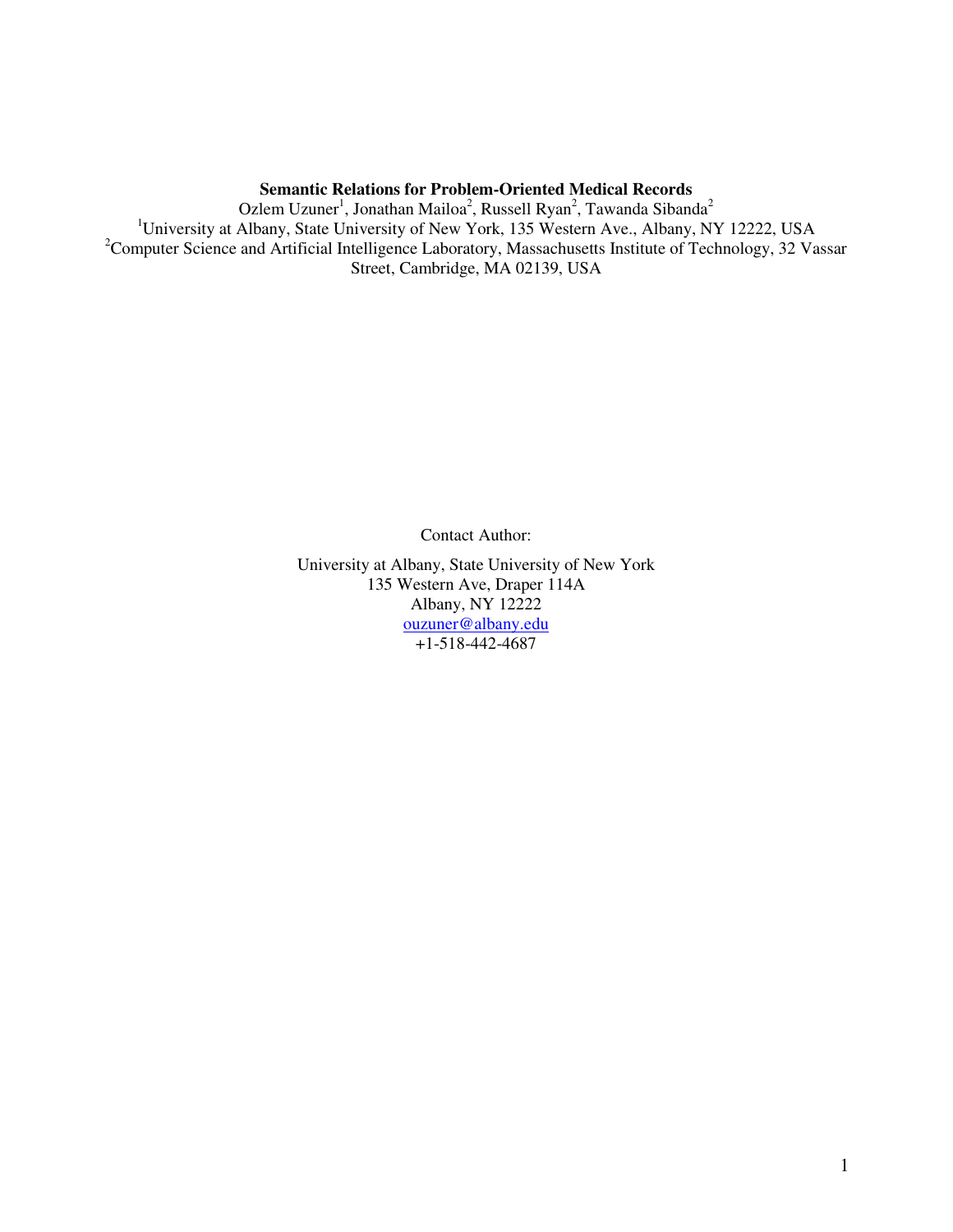### **Summary**

*Objective: We describe semantic relation (SR) classification on medical discharge summaries. We focus on relations targeted to the creation of problem-oriented records. Thus, we define relations that involve the medical problems of patients.* 

*Methods and Materials: We represent patients' medical problems with their diseases and symptoms. We study the relations of patients' problems with each other and with concepts that are identified as tests and treatments. We present an SR classifier that studies a corpus of patient records one sentence at a time. For all pairs of concepts that appear in a sentence, this SR classifier determines the relations between them. In doing so, the SR classifier takes advantage of surface, lexical, and syntactic features and uses these features as input to a support vector machine. We apply our SR classifier to two sets of medical discharge summaries, one obtained from the Beth Israel-Deaconess Medical Center (BIDMC), Boston, MA and the other from Partners Healthcare, Boston, MA.* 

*Results: On the BIDMC corpus, our SR classifier achieves micro-averaged F-measures that range from 74% to 95% on the various relation types. On the Partners corpus, the micro-averaged F-measures on the various relation types range from 68% to 91%. Our experiments show that lexical features (in particular, tokens that occur between candidate concepts, which we refer to as inter-concept tokens) are very informative for relation classification in medical discharge summaries. Using only the inter-concept tokens in the corpus, our SR classifier can recognize 84% of the relations in the BIDMC corpus and 72% of the relations in the Partners corpus.* 

*Conclusion: These results are promising for semantic indexing of medical records. They imply that we can take advantage of lexical patterns in discharge summaries for relation classification at a sentence level.* 

*Keywords: Lexical context, support vector machines, relation classification for the problem-oriented record, medical language processing.*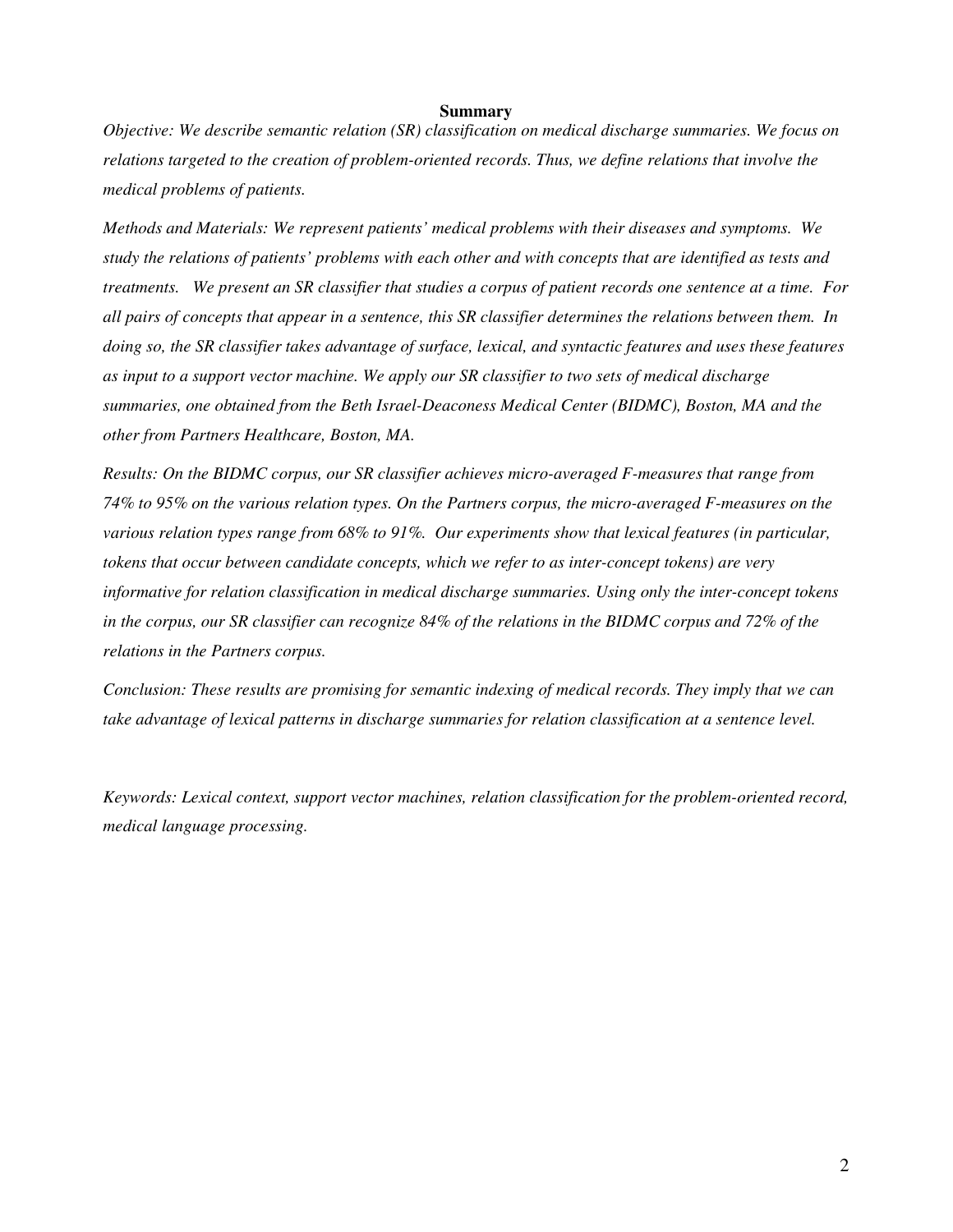# **1. Introduction**

Clinical records contain important medical information. However, they can lack consistent structure and content. Weed argues for organizing medical records according to the patient's medical and social problems [1]. He proposes the use of a "problem-oriented medical record" for documenting the information that guides the diagnosis and the plan for care, as well as the results of actions taken in response to the problems of the patient [2]. The medical and social problems of the patient lie in the center of a problemoriented record. These problems are collected in a "problem list" which is constantly updated based on the changes observed in the patient. This list serves as a problem-oriented summary index for the information that is detailed in the rest of the medical record of the patient.

Figure 1 shows a template problem-oriented record which marks for each problem whether it is known to be present or possible in the patient, the actions taken, treatments administered, and the outcomes of actions taken (if known). When applied to the medical problem "pneumonia", the problem-oriented record indicates that "pneumonia" was present in the patient, was identified by a "chest x-ray", and was successfully treated with "antibiotics". Additionally, the cause of "pneumonia" was not identified; however, this problem cooccurred with another medical problem, "respiratory distress".

In this article, we focus on the *medical* problems of patients. We observe that part of the information summarized in Figure 1 represents the relations of patients' medical problems with each other, with tests, and with treatments. We study these relations in the context of semantic relation (SR) classification and we present a system that extracts relations that can populate a problem-oriented record.

We define patients' medical problems, tests, and treatments based on the Unified Medical Language System (UMLS) [3]. The UMLS Metathesaurus includes vocabulary that corresponds to biomedical terms and health-related concepts<sup>1</sup>. The UMLS organizes concepts by meaning. It consolidates lexically-disparate terms corresponding to the same concept and maps concepts to semantic types.

We represent patients' medical problems as diseases and symptoms. We define diseases as the following UMLS semantic types: *pathologic functions*, *disease or syndrome*, *mental or behavioral dysfunction*, *cell or molecular dysfunction*, *congenital abnormality*, *acquired abnormality*, *injury or poisoning*, *anatomic abnormality*, *neoplastic process*, and *virus/bacterium*. We define symptoms as the UMLS semantic type *sign or symptom*. For our purposes, tests correspond to UMLS semantic types *laboratory procedure*, *diagnostic procedure*, *clinical attribute*, and *organism attribute*. Treatments correspond to UMLS semantic types *therapeutic or preventive procedure*, *medical device*, *steroid*, *pharmacologic substance*, *biomedical or dental material*, *antibiotic*, *clinical drug*, and *drug delivery device*. We refer to diseases, symptoms, tests, and treatments as semantic categories [4].

 $\overline{a}$ 

<sup>&</sup>lt;sup>1</sup> We define a concept as a phrase that can be mapped to a UMLS semantic type.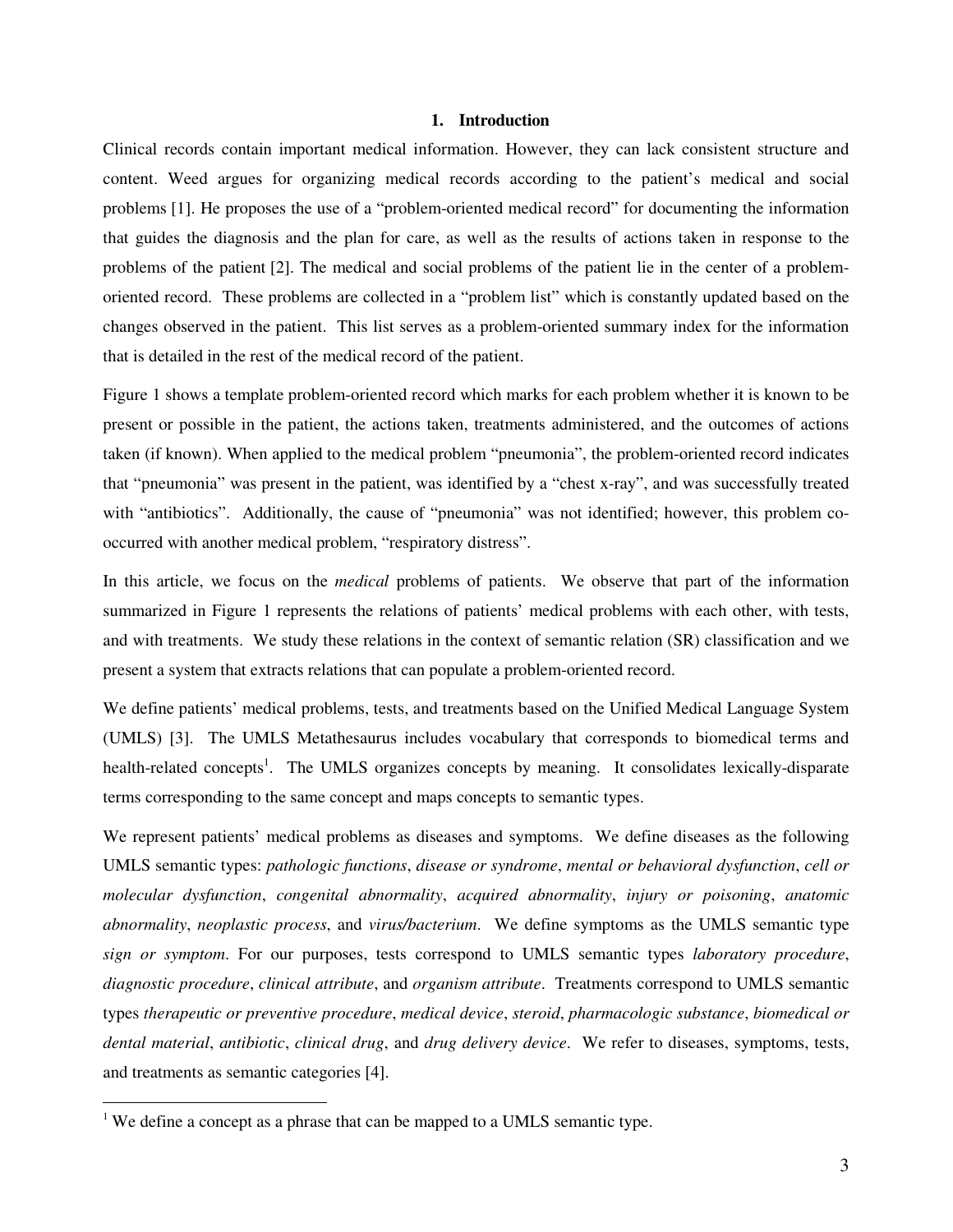We assume that the concepts corresponding to patients' medical problems, treatments, and tests have already been tagged. Studying the relations of these concepts requires that we differentiate the medical problems that are asserted to be absent in the patient from those that are asserted to be present or possible. We assume that our input includes annotations that mark the patient's medical problems as present (the patient has the medical problem), possible (the patient may have the medical problem), or absent (the patient does not have the medical problem) in the patient as determined by the assertions made in the narrative text  $[5]$ .

Given already identified and assertion-classified concepts, we present an SR classifier based on support vector machines (SVMs) [6] and apply this classifier to medical discharge summaries in order to determine the physician-stated relations between concepts. This limits our scope to relations that have been stated in narrative text.

Our SR classifier studies the data one sentence at a time and a pair of concepts at a time. We refer to the pair of concepts under study as the *candidate pair*. Each candidate pair includes a medical problem that is asserted to be present or possible in a patient. The SR classifier determines the relation of each medical problem with other present or possible medical problems, treatments, and tests mentioned in the same sentence. These relations are fine grained, i.e., there are multiple relations that can hold for a given candidate pair. Successful classification of fine-grained relations requires features that reveal the difference between such relations. We use our SR classifier to explore the contribution of various features to the automatic extraction of fine-grained relations. We show that lexical cues capture most of the information that is necessary for extracting these relations.

### **2. Related Work**

Relation extraction builds on entity extraction and is the next step in the endeavor to create a structured representation of the contents of unstructured natural language text. Below, we review some representative works performed in this area.

Our goal in SR classification is to determine the relations that a sentence states about the pairs of concepts it contains. Lexical cues found in sentences can be informative for this purpose [7]. For example, the verb "treats" indicates the treatment–disease relation [8]. Inflectional variants of the verb "bind" indicate a protein binding relation [9]. Such lexical patterns can be enriched with semantic patterns [10-12], syntactic patterns, and even syntacto-semantic patterns.

Rindflesch et al. developed the SemRep system and applied it to detect "branching" of anatomical structures as expressed in coronary catheterization reports [13], to extract molecular interactions from biomedical text [9], and to identify drug therapies in MEDLINE citations [14]. In order to determine the "branching" relations, they observed that these relations are expressed with various syntactic structures in coronary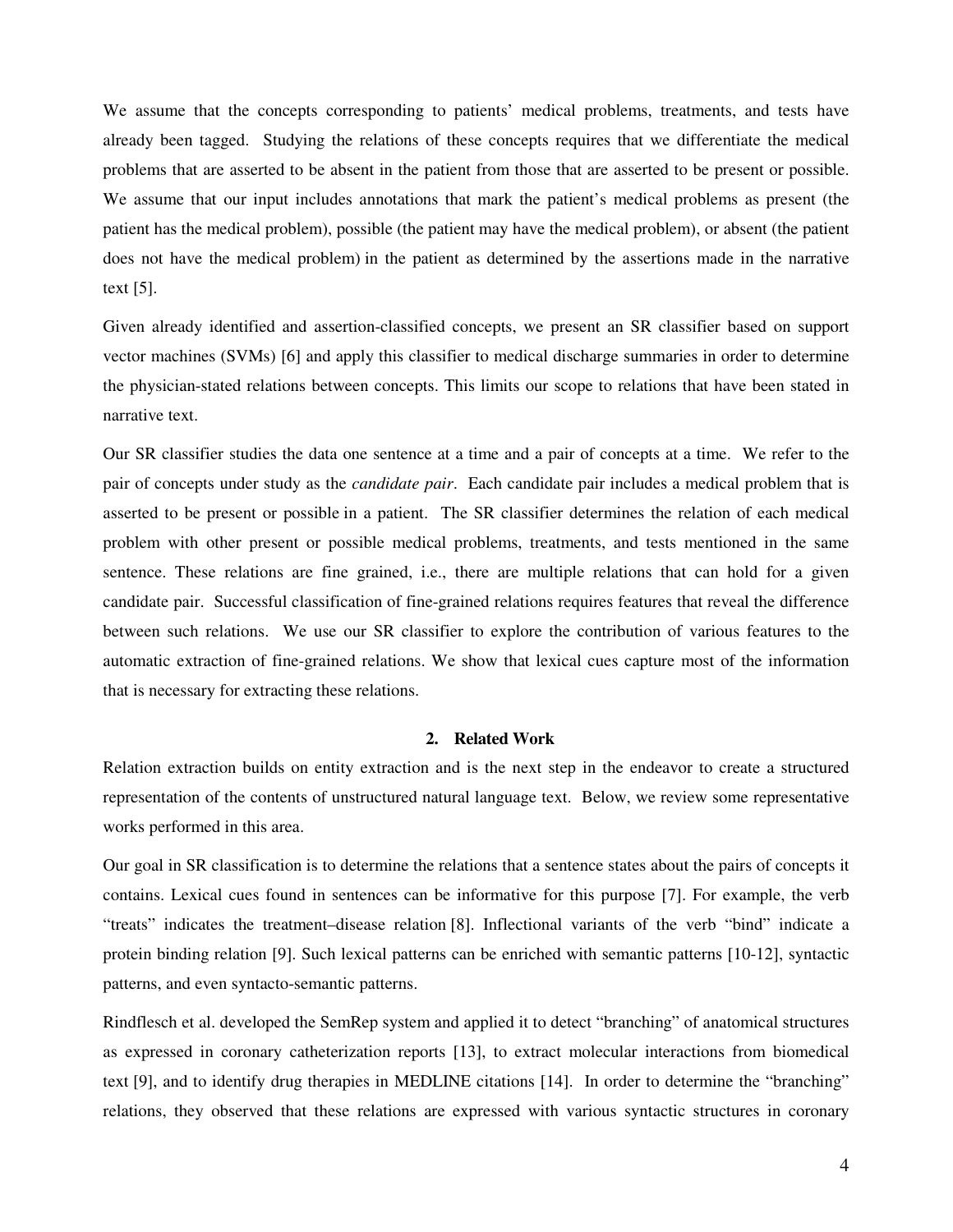catheterization reports. For example, the syntactic structures "is a branch of", "arises from", and "takes off from" indicate "branching" relations between concepts that are marked as "body part, organ, or organ component" by UMLS. In simple declarative sentences, Rindflesch et al. identified pairs of UMLS concepts that fall on either side of the target syntactic structures and marked them as having the "branching" relation. They employed further rules to process sentences involving coordination and relativization.

Friedman et al. designed the MedLEE system for identifying relations in clinical records [11]. For them, pattern matching and semantic grammars determined the nature of the relations. For example, the semantic rule "degree + change + finding" when mapped to a phrase "drastic increase in temperature" directly indicates that "increase" describes the change in "temperature" and this "increase" is quantified as being "drastic". Such semantic rules map to syntactic variants and even syntactically incorrect variants of these phrases, as they are based on the semantic categories of concepts rather than the exact linguistic context surrounding them. Various parsing and linguistic regularization steps minimize the ambiguity and complexity that is present in the linguistic context of the identified concepts as well as in the lexical variations in the concepts themselves. Friedman et al. adapted MedLEE to the biology domain for the extraction of relations indicating biomolecular interactions [15] and to the bioscience domain for the extraction of gene–phenotype relations [16].

Fundel et al. applied rules to dependency parse trees and chunked sentences. They have thus identified candidate pairs of proteins which can be in activation and interaction relations. After identifying the candidates, they filtered those that are negated. On a corpus containing 92 relation instances extracted from of 50 MEDLINE articles, they achieved an F-measure of 89% [17].

Bui et al. wrote grammatical rules to extract causal relations between HIV and medications from PubMed abstracts. After post processing for negated relations and resolving contradictions between the assertions made on the same concepts, their system achieved an F-measure of 84.5% on 500 sentences [18].

In contrast to the above-mentioned rule-based systems, machine learning approaches to relation extraction can automatically learn the information salient for semantic relation classification [19, 20]. Niu and Hirst compile lists of lexical cues that mark relations between medications. Their lexical cues include "and", "or", etc. These cues help determine the combination, alternative, comparison, specification, substitute, and preference relations that hold between medications [21]. Roberts et al. study the has\_target, has\_finding, has\_indication, has\_location, negation\_modifies, literality\_modifies, and has\_location\_modifies relations between pairs of entities found in oncology narratives. Only one kind of relation can hold between a specific pair of entity types; for example, has\_location relation always relates a condition entity to a locus entity. The only exception to this is the investigation and condition entity pairs which can relate either through has\_finding or has\_indication relations. Roberts et al. apply SVMs with features that mark the part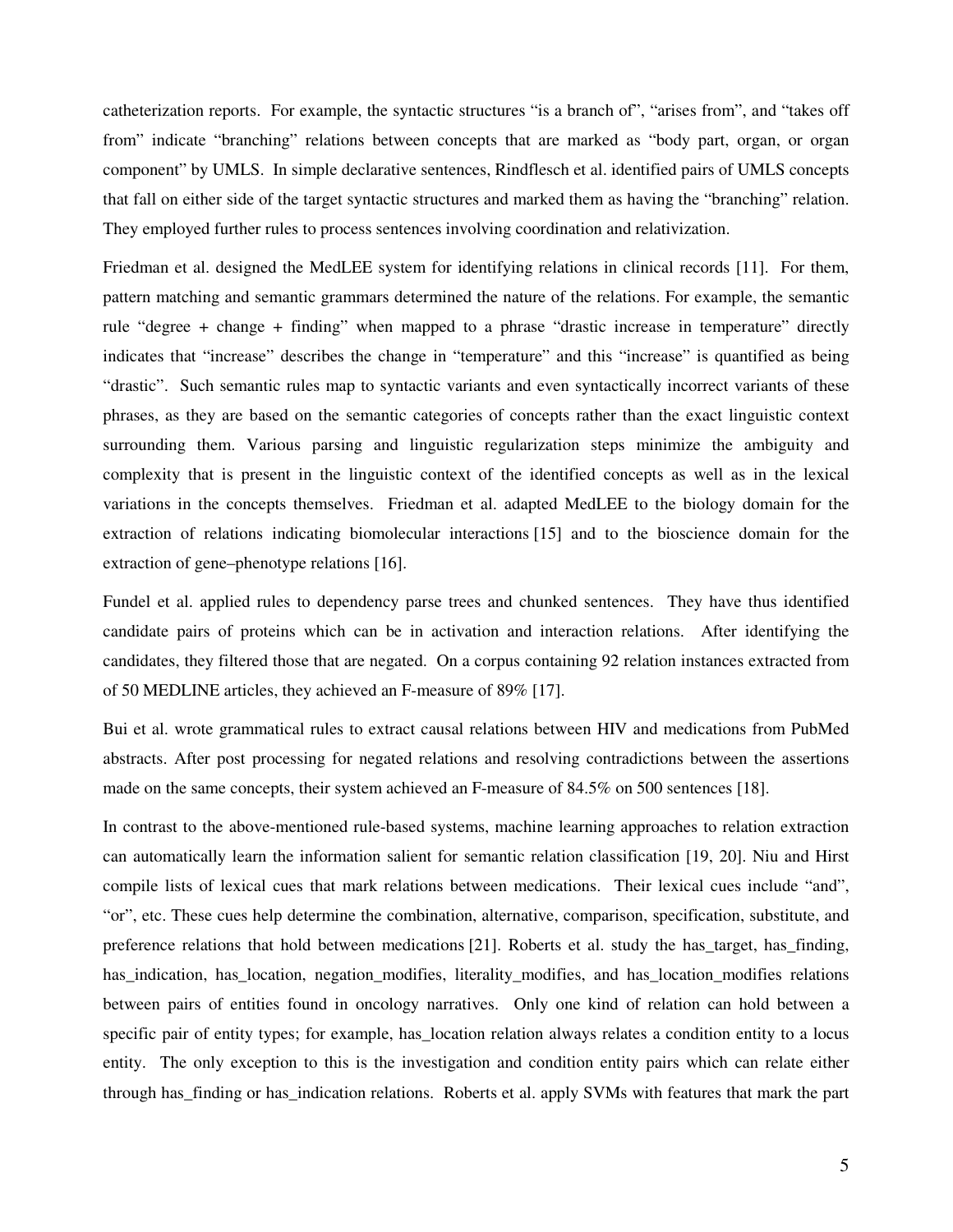of speech and surface information from a six-token window, the distance of the entities, the presence of intervening entities or events, and the information from a dependency parse of the text in order to determine which of their seven relations holds between a given entity pair. On a small set of 77 oncology narratives, their F-measure over all relations is at 70% [22].

Guiliano et al. extract the interactions between genes and proteins on two bioscience corpora. They use kernel methods with information from the sentence containing the concepts. They represent sentential context using bag of words and n-grams that capture patterns such as "binding of p1 and p2", "p1 binding to p2", "p1 and p2 interact", etc. They then enrich this representation with information on ordering of the tokens, part-of-speech tags, lemmas, and orthographic features, achieving an F-measure of 61.7% [23].

Bundschus et al. extracted disease–treatment relations from the corpus prepared by Rosario and Hearst [19] using conditional random fields (CRFs) with part-of-speech tags. For their work, the relations of diseases and treatments can be any one of: cures, only disease, only treatment, prevents, side effect, vague, does not cure. On a corpus of 3570 sentences gathered from MEDLINE 2001 abstracts, Bundschus et al. report an Fmeasure of 72% [24].

In contrast to the relations targeted by related work (with the exception of Bundschus et al.) , the relations described in our data are fine grained. Between any two kinds of entities, three or more relations are possible. Our task is to identify the exact fine-grained relation that is stated by doctors to hold between pairs of concepts. We focus on the relations that encompass concepts occurring within the same sentence and support the creation of a problem-oriented record. Our findings improve upon the very limited number of studies that extract physician-stated relations of concepts discussed in clinical records. In conducting our studies we focus on the evaluation of various features for the extraction of such fine-grained relations and determine that lexical cues contribute the most to this task.

# **3. Semantic Relations**

We utilize semantic categories of concepts and the assertions made about these concepts to define the following semantic relation types: the *present disease–treatment* relation type; the *possible disease– treatment* relation type; the *disease* (possible and present)*–test* relation type; the *disease–symptom* relation type; the *present symptom–treatment* relation type; and the *possible symptom–treatment* relation type. Below, we explain the *present disease–treatment* relation type in detail and provide examples for each relation within this type. We list the relations under the rest of the relation types without much commentary as the relations in these types parallel those provided under the *present disease–treatment* relation type.

*Present disease–treatment* **relation type:** We define the following relations between a *present disease* and a *treatment* that are mentioned in the same sentence:

1. Treatment administered for disease (TADP): e.g., "[Solu-Medrol]<sub>treat</sub> was given for [tracheal edema]<sub>dis</sub>".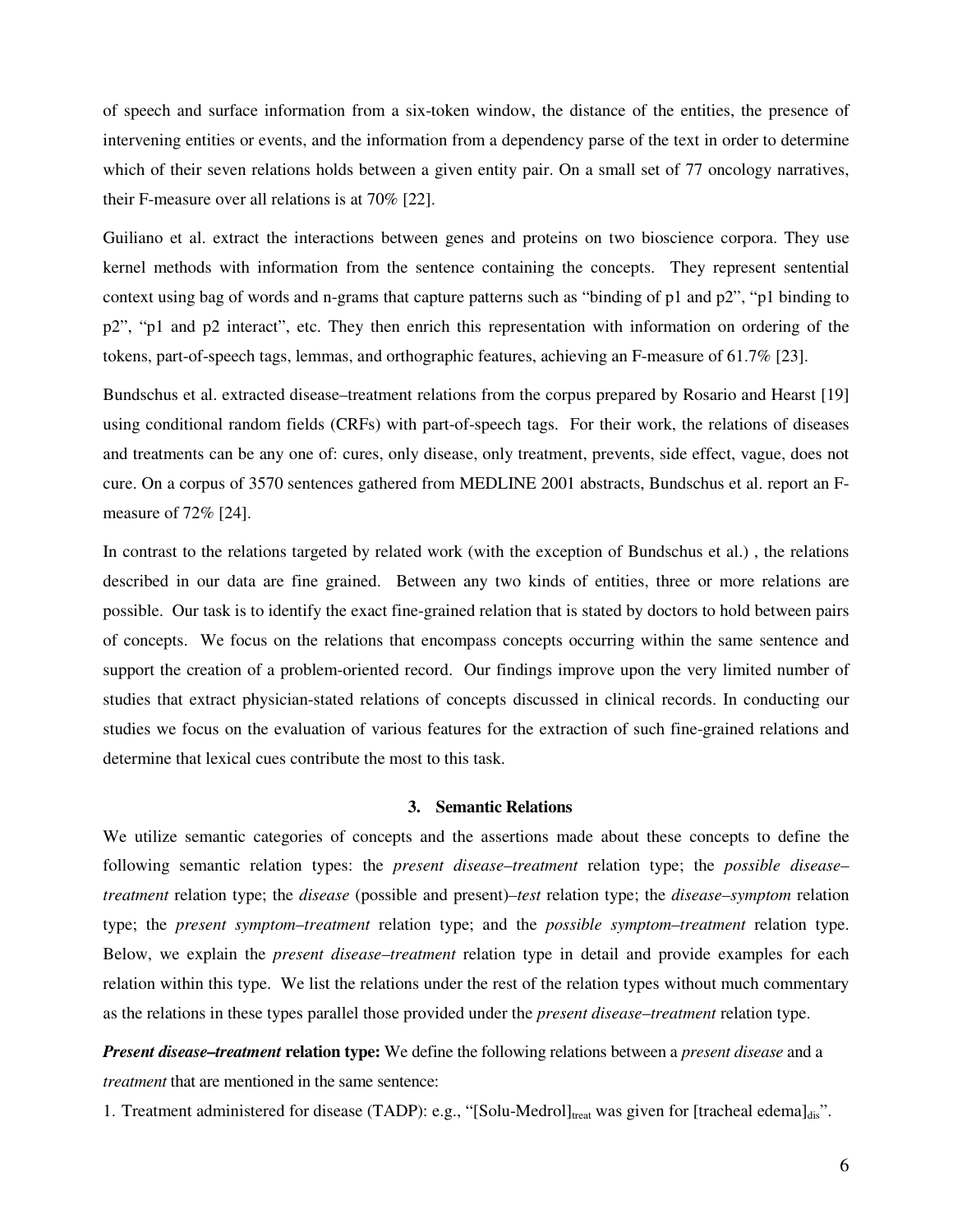- 2. Treatment causes disease (TCDP): e.g., "The patient experienced [femoral neuropathy]<sub>dis</sub> secondary to  $[radiation therapy]_{treat}$ ".
- 3. Treatment cures disease (TXDP): e.g., "The patient had resolution of her [acute renal failure] $_{dis}$ , with  $[$ hydration $]_{\text{treat}}$  only".
- 4. Treatment does not cure/worsens disease (TNDP): e.g., "The patient had also been treated for a [pneumonia] $_{dis}$  that was believed to have progressed despite treatment with [azithromycin ] $_{treat}$ ".
- 5. Treatment discontinued in response to disease (TDDP): e.g., "[ACE inhibitor] $_{\text{treat}}$  was held because of [renal failure] $_{dis}$ ".
- 6. None of the above-defined present disease*–*treatment relations holds (None).

*Possible disease–treatment* **relation type:** Treatment administered for possible disease (TAD); treatment causes possible disease (TCD); treatment discontinued in response to possible disease (TDD); and none of the above-listed possible disease*–*treatment relations holds (None).

*Present symptom–treatment* **relation type:** Treatment administered for symptom (TASP); treatment cures symptom (TXSP); treatment does not cure/worsens symptom (TNSP); treatment causes symptom (TCSP); treatment discontinued for symptom (TDSP); and none of the above-listed present symptom*–*treatment relations holds (None).

*Possible symptom–treatment* **relation type:** Treatment administered for possible symptom (TAS); treatment causes possible symptom (TCS); treatment discontinued in response to possible symptom (TDS); and none of the above-listed possible symptom*–*treatment relations holds (None). .

*Disease–test* **relation type:** test reveals disease (TRD); test conducted to investigate disease (TID); and none of the above-listed disease*–*test relations holds (None). .

*Disease–symptom* **relation type:** Disease causes symptom (DCS); symptom suggests presence of disease (SSD); and none of the above-listed disease*–*symptom relations holds (None). .

Now we can explain the contents of Figure 1 in terms of a subset of these relations. Given a medical problem, the problem and certainty fields correspond to the problem itself and its assertion class respectively. The treatments field lists treatments administered for that problem along with their outcome as captured, for example, by TAD, TADP, TAS, TASP, TXSP, TNSP, TXDP, or TNDP relations. The causes field lists possible causes of the problem, for example, as captured by the TCS, TCSP, TCDP, TCD, or DCS relations. The associated problems section refers to problems caused by the target problem. This field is only applicable if the target is a disease and it lists symptoms that relate to the target by DCS relation. Finally, the proof field lists tests and symptoms that relate to a disease by a TRD or a SSD relation.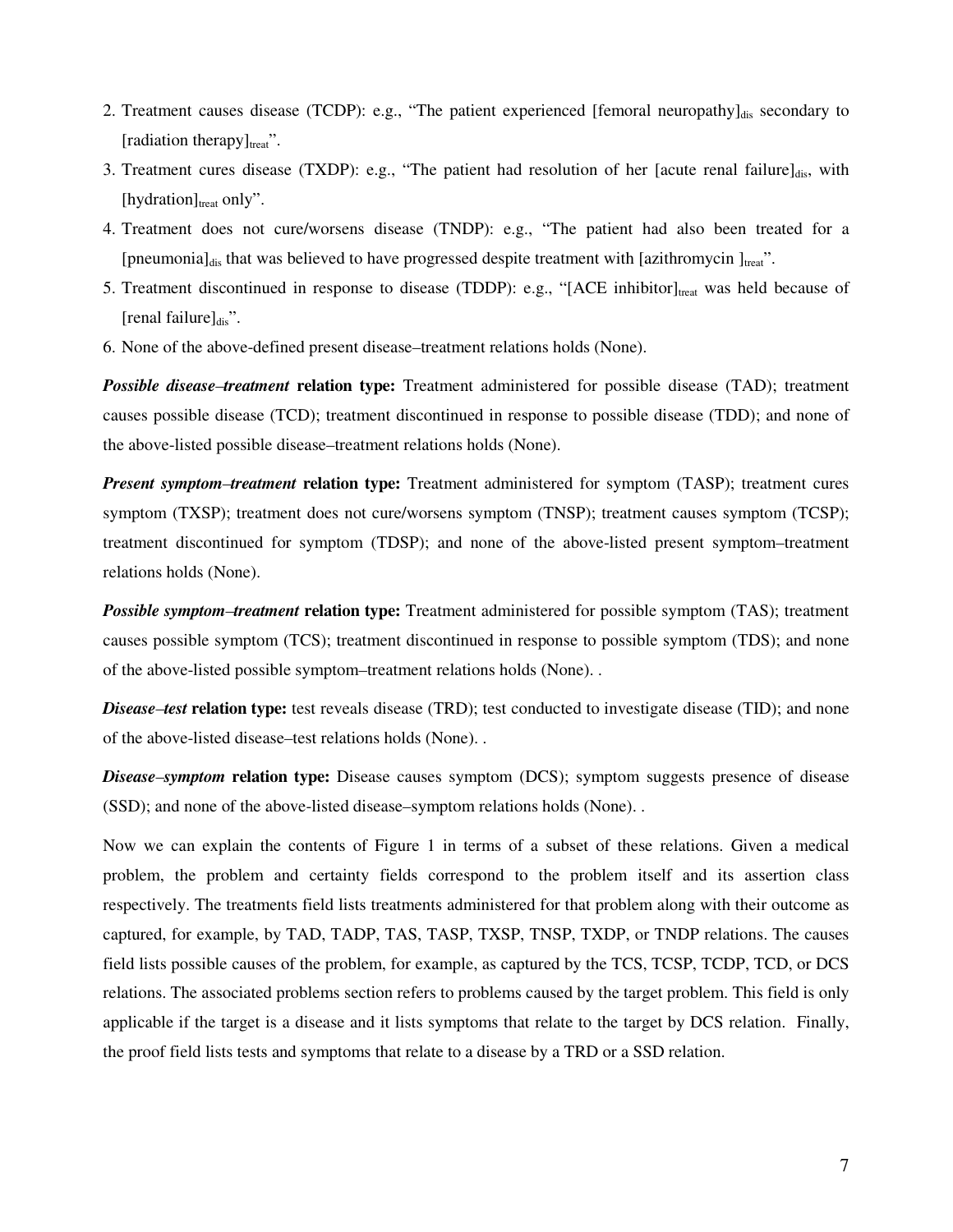# **4. Annotation**

We conducted semantic relation classification on two corpora. One of these corpora consisted of 50 medical discharge summaries containing 11,619 sentences from the Beth Israel Deaconess Medical Center (BIDMC), Boston, MA. The other consisted of 13,443 sentences from 142 discharge summaries from various departments of the hospitals in Partners Healthcare. We manually annotated these corpora with semantic categories, assertions, and relations.

Two undergraduate computer science students were given the mapping of semantic categories to UMLS semantic types (from Section 1) and the definitions of these semantic types. These students independently marked the semantic categories of concepts in the BIDMC corpus on completely unannotated text. Two other undergraduate computer science students followed the same definitions and independently marked the semantic categories of the concepts on the completely unannotated text of the Partners corpus. The pairs of annotators discussed and resolved their disagreements on their respective corpora, providing us with semantic category annotations that they agreed on. Details of semantic category annotation and the agreement evaluation can be found in Sibanda et al. [4].

The manual semantic category annotations were then presented to an information studies doctoral student and a nurse librarian for manual assertion annotation. These annotators were asked to mark each mention of a medical problem as present if the text asserted that the problem was present in the patient; as uncertain (possible) if the text asserted that the problem could be present in the patient; as absent if the text asserted that the patient did not have the problem; and as alter-association if the discussed problem was not associated with the patient. After annotating the assertions made on medical problems, the two annotators discussed and resolved their disagreements, and provided us with gold standard assertion annotations that they agreed on. Details of the assertion annotation and agreement evaluation can be found in Uzuner et al. [5].

Having semantic categories and their assertions manually annotated allowed us to study relation classification without having to worry about the noise that could have been introduced to the data by automatic approaches to semantic category recognition and assertion classification. Given the semantic categories and assertions, and given our interest in extracting relations of concepts mentioned in the same sentence, we selected from our corpora those sentences containing pairs of concepts encompassed by our relation types. This selection process gave us 530 sentences from the BIDMC corpus and 1626 sentences from the Partners corpus. These sentences were annotated for relations by a computer science graduate student and a nurse librarian, under the supervision of a medical professional. The two annotators achieved a Kappa [25] agreement of 0.89 and 0.83 on the BIDMC and Partners corpora, respectively (see Hripcsak et al, [26] for a discussion of Kappa). The two annotators discussed their disagreements and provided us with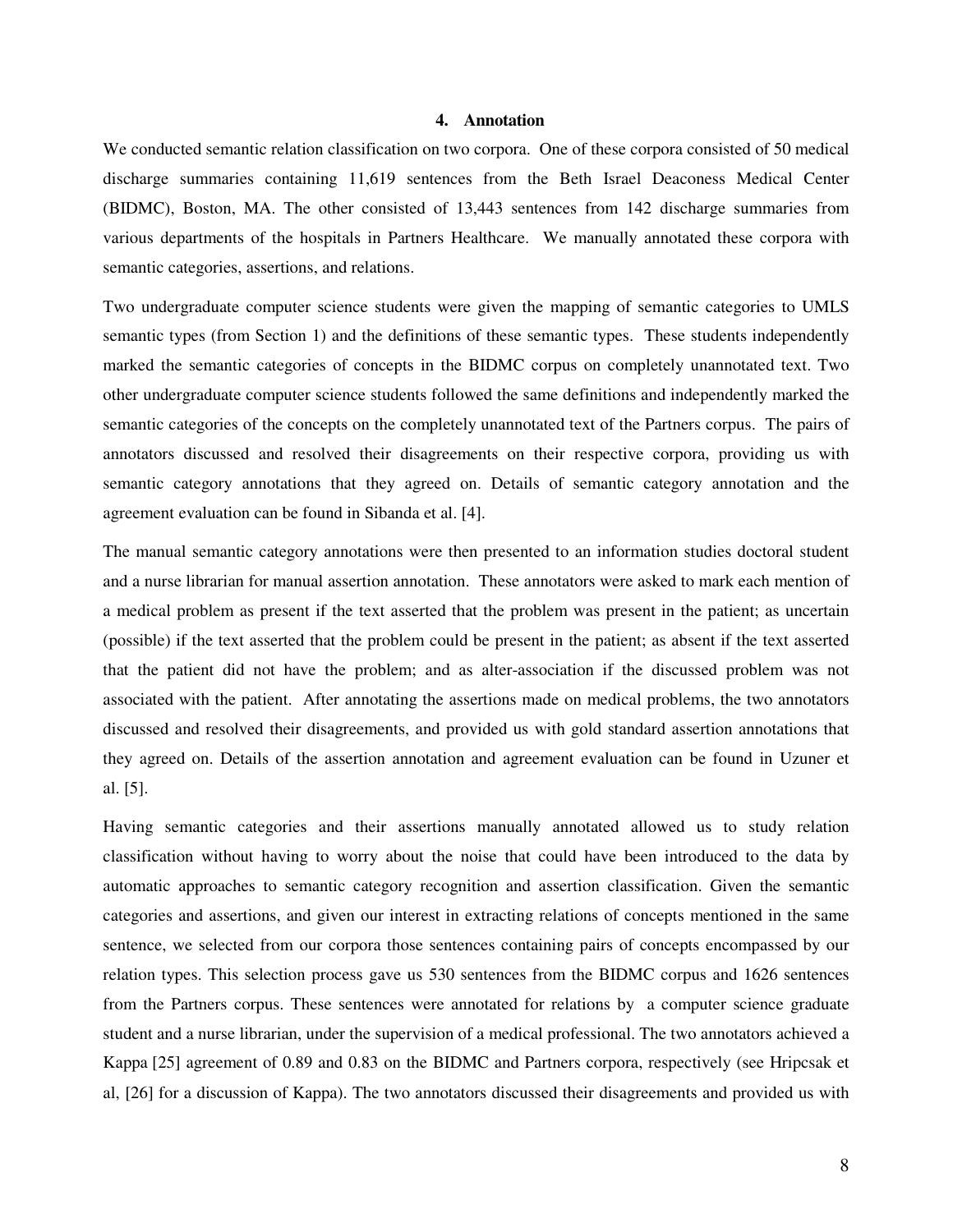gold standard annotations on the two corpora. Table 1 shows the breakdown of relations in our corpora. Relevant institutional review boards approved this study.

# **5. The SR Classifier**

Our SR classifier consists of six different multi-class SVM classifiers corresponding to the six relation types listed in Section 3. We generate separate SVM models for each relation type. For example, an SVM is trained to recognize the relations gathered under the *disease–symptom* relation type, another SVM is trained for the *disease–test* relation type, etc.

For each sentence in the text, the SR classifier uses information on the semantic categories and assertion classes of the candidate pair of concepts in order to determine the relation type for the pair. More specifically, the relation type of a candidate pair of concepts comes from their semantic categories and the assertions made on them. As a result, the first step in our SR classifier is a switch operating on the semantic categories and assertions. According to this switch, for example, a candidate pair that consists of a present disease and a treatment belongs to a *present disease–treatment* relation type; a candidate pair that consists of a disease and a symptom belongs to a *disease–symptom* relation type, etc. The SR classifier uses the relation type of the candidate pair in order to invoke only the SVM classifier for that relation type. The SVM for the relation type of the candidate concept pair is responsible for identifying the relation that holds between the concepts. For example, in the sentence "antibiotics were given for his pneumonia" where the disease "pneumonia" is asserted (by the possessive pronoun) to be present in the patient, only the SVM for the *present disease–treatment* relation type is invoked, which determines the relation between these concepts as *TADP*.

Each sentence in our data can contain one or more pairs of candidate concepts<sup>2</sup>. When a sentence contains multiple pairs of candidate concepts, each candidate concept pair of the sentence is matched to its own relation type and is processed by the SVM for that relation type. This requires some sentences to be processed by more than one SVM in our SR classifier. For example, the sentence "antibiotics were given for his pneumonia that was identified by a chest x-ray" needs to be processed by the SVM for the *present disease–test* relation type (for the concept pair "pneumonia" and "chest x-ray") as well as the SVM for the *present disease–treatment* relation type (for the candidate concept pair "pneumonia" and "antibiotics").

The SVM for each relation type is trained on examples representing the relations specific to that type. These examples are represented in the form of a feature vector. In this vector, we define a *feature* as a set of columns that collectively describe a given characteristic, e.g., "words" is a feature that corresponds to vector columns "disease", "anemia", "treat", etc., that are extracted from the patient record. In this feature vector, for each candidate concept pair to be classified (row in the feature vector), we mark the values of features by

<sup>&</sup>lt;sup>2</sup> As mentioned in Section 4, we filter sentences with zero candidate concept pairs from our corpus.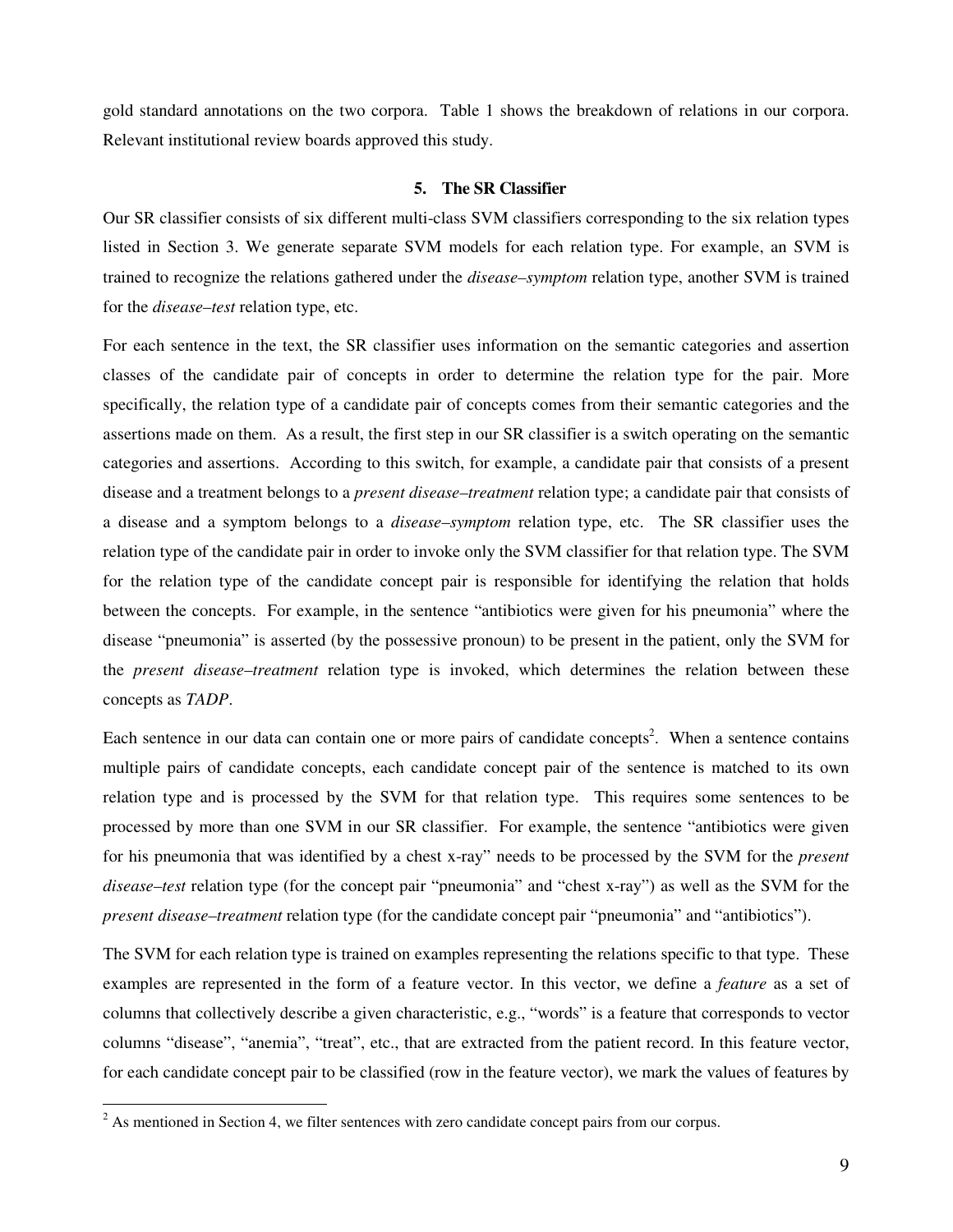setting the columns observed to 1, leaving the rest at zero [5]. If the candidate pair has no value for a feature, then all columns representing this feature will be set to zero.

#### **5.1 Support vector machines**

Given a collection of input samples represented by multi-dimensional vectors and class labels,  $(X_i, y_i)$ ,  $i = 1$ , ..., l where  $X_i \in \mathbb{R}^n$  and  $y \in \{1, -1\}^l$ , SVMs optimize [27, 28]:

$$
\min_{\mathbf{w}_i, \mathbf{b}_i, \xi} \quad \frac{1}{2} \mathbf{w}^T \mathbf{w} + C \sum_{i=1}^i \xi_i
$$
\nsubject to\n
$$
y_i(\mathbf{w}^T \phi(X_i) + b) \ge 1 - \xi_i
$$
\n
$$
\xi_i \ge 0
$$
\n(1)

where C>0 is the penalty parameter and  $\Psi$  is a function that maps  $X_i$  to a higher dimensional space. SVMs capture the hyperplane that best separates the input samples according to their class. The chosen hyperplane maximizes the distance to the closest samples from each class. The kernel function

$$
K(X_i, X_j) \equiv \phi(X_i)^T \phi(X_j) \tag{3}
$$

determines the form of the hyperplane.

In this article, we explore a high dimensional feature space which can be prone to over-fitting. To minimize this risk, we employ a linear kernel

$$
K(X_i, X_j) \equiv X_i^T X_j \tag{4}
$$

SVMs robustly handle large feature sets and the noise that may be present in them. We employ the multiclass SVM implementation of LibSVM as is. This implementation, referred to as C-SVC by LibSVM, builds a multi-class classifier out of binary classifiers using one-versus-one voting [6]. The choice of linear kernels for our classifier reduces the need for parameter tuning drastically, i.e., only C can be tuned (see Figure 2). Although parameter tuning usually improves performance, tuning needs to be repeated for every classifier and for every subset of the features. Given our interest in the evaluation and comparison of various features rather than the best possible performance in classification, we use the default C value of LibSVM and keep the classifier (and its parameters) exactly the same when experimenting with various feature sets. Figure 2 shows the exact invocation.

### **5.2 Features**

The features for our SVMs are as follows:

#### **5.2.1 Surface Features**

**5.2.1.1 Relative ordering of the candidate concepts**: In most of the sentences in our corpus, diseases and symptoms are mentioned before treatments and tests; diseases are mentioned before symptoms. We consider this order to be the default order of the concepts. We observe that the default ordering of the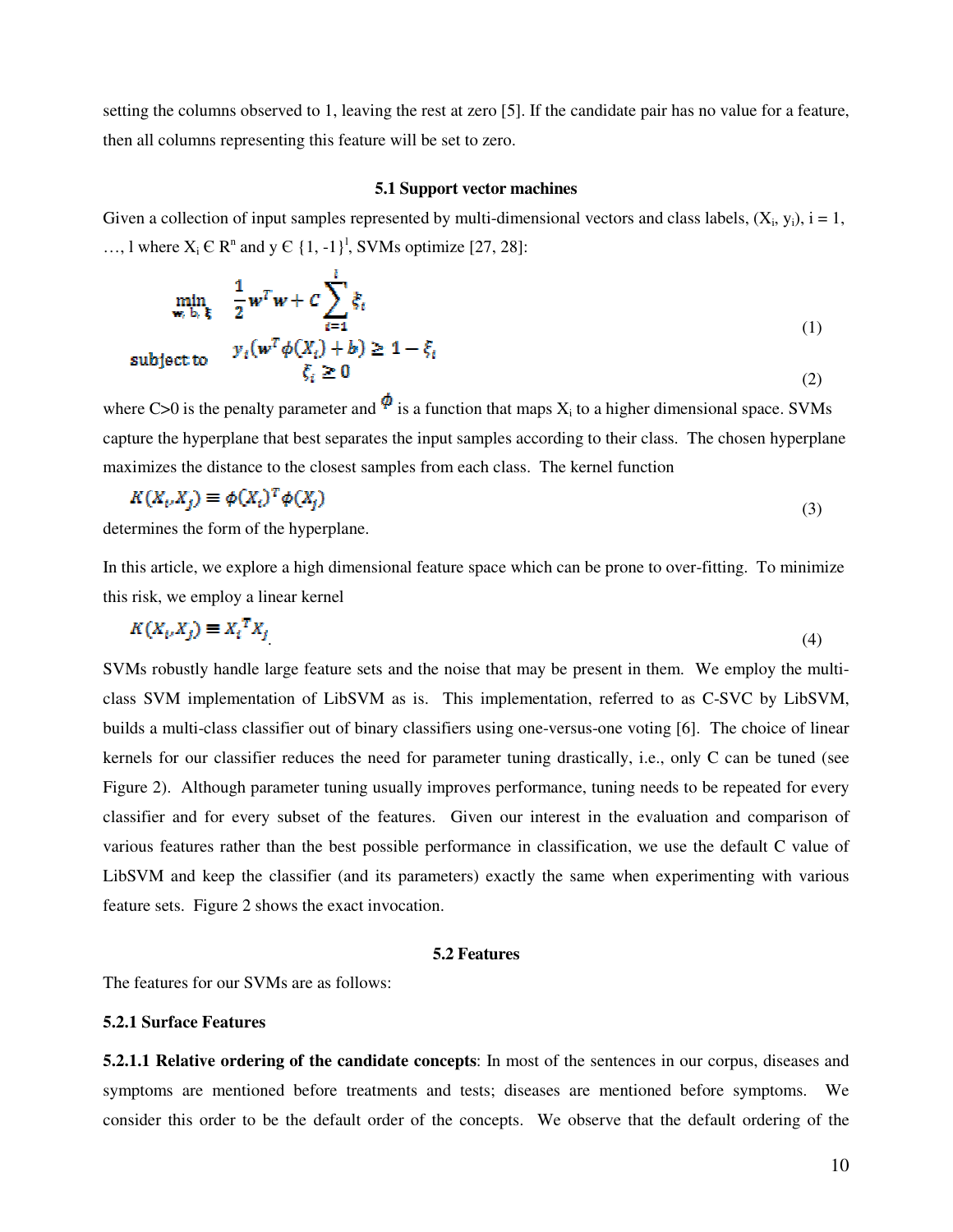concepts (and deviations from the default) can be indicative of (presence or absence of) some relations. Therefore, for each pair of candidate concepts, we mark whether or not they occur in their default order.

The relative ordering feature is a single column in our feature vector. The value of the column is zero if the concepts appear in the default ordering. Otherwise, it is one.

**5.2.1.2 Distance between the candidate concepts**: The greater the distance between the candidate concepts, the less likely that they are related. We measure the distance between the candidate concepts in terms of the number of tokens between them. We include both word tokens and punctuation tokens in our count.

Our feature vector includes a single column that marks the distance between the concepts. We represent the distance between two concepts by setting the value of this column to the number of tokens between the concepts.

**5.2.1.3 Presence of intervening disease, symptom, test, and treatment concepts**: Presence of mentions of other diseases, symptoms, tests, and treatments between the candidate concepts often implies that the candidate concepts are unrelated, e.g., "[Tylenol] was given for his pain, aspirin for his [headache]" where "Tylenol" and "headache" are intervened by "pain" and "aspirin".

This information is represented in our feature vector with a single column that is set to one if there is an intervening concept and is left at zero otherwise.

## **5.2.2 Lexical Features**

Both the tokens that constitute the candidate concepts and the tokens that make up the context of the candidates can play a role in semantic relation extraction. We therefore consider the following lexical features in our experiments. For all of our lexical features, we normalize [29] the text of the discharge summaries so that the morphological variants of a token can be treated as the same token.

**5.2.2.1 Tokens in concepts**: We hypothesize that the tokens in candidate phrases may be indicative of the relation that they are involved in. For example, in encountering the sentence "[Tylenol] was given for his [headache]", we may know that in our corpus the word token "Tylenol" always appears in the relation *TASP*. We therefore represent each candidate concept with the tokens it contains.

In our feature vector, we list all the tokens of all concepts found in the training corpus as separate columns. Together, these columns represent the feature "Tokens in concepts". The tokens that are observed in the candidate concepts are indicated by setting their columns to one. The rest are left at zero.

**5.2.2.2 Lexical trigrams:** We study the left and right lexical trigrams (of tokens corresponding to words and punctuation) of the candidate concepts. For example, in the sentence "[Tylenol] was given for his [headache]", knowing that the trigram "was given for" follows the treatment "Tylenol", and the trigram "given for his" precedes the symptom "headache", suggests that the relation here is *TASP*.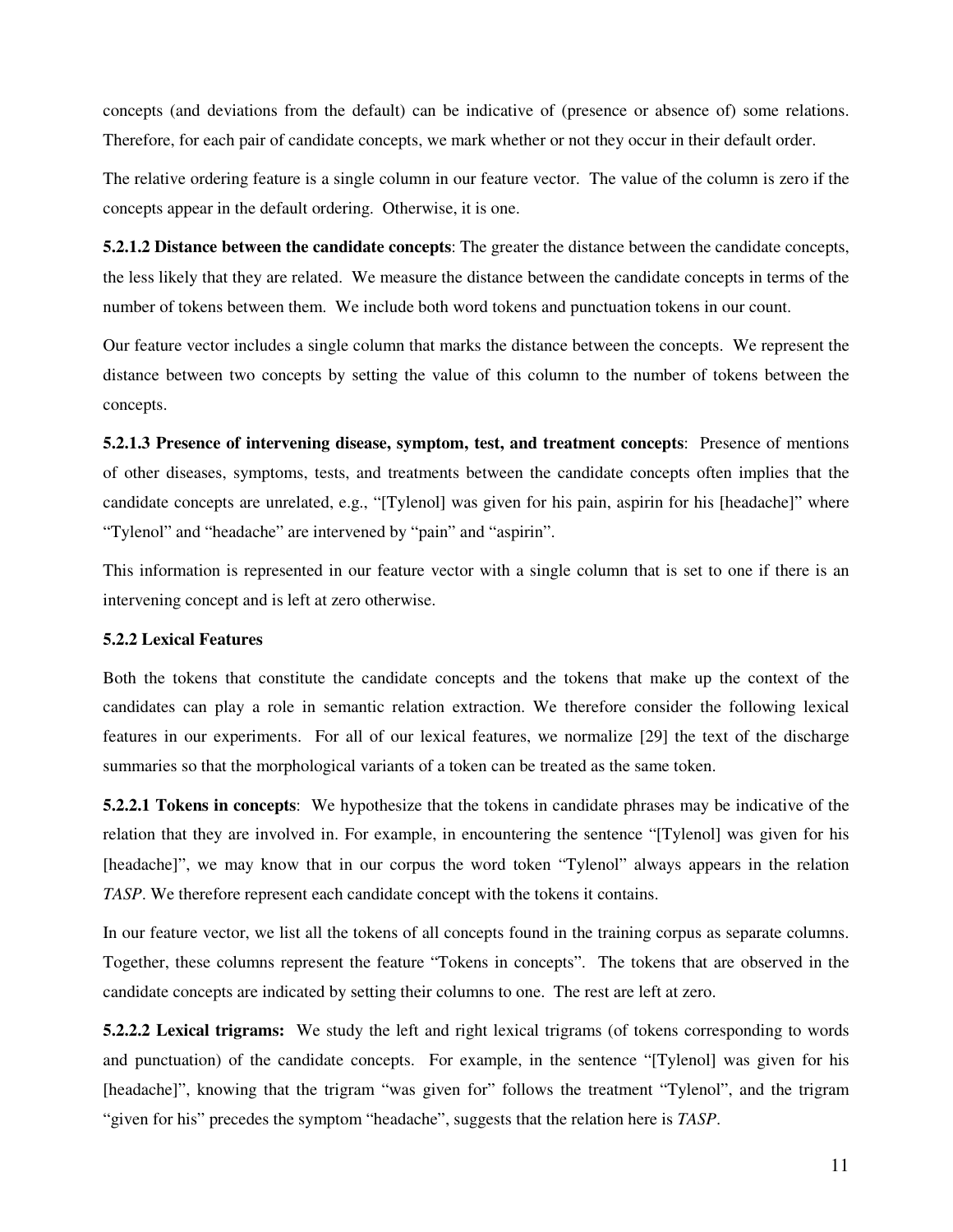Given a target concept at the n<sup>th</sup> position in the sentence, the lexical trigrams represent the  $(n-1)^{th}$ ,  $(n-2)^{th}$ ,  $(n-1)^{th}$  $3)$ <sup>th</sup>, (n+1)<sup>th</sup>, (n+2)<sup>th</sup>, and (n+3)<sup>th</sup> positions of each of the candidate concepts in the sentence in two ways. The first representation lists all possible tokens for each of the positions (based on the training set) as columns and marks the tokens that occur at each of the positions by setting their columns to one. For some candidate pairs, one or more of the positions can have no tokens specified, e.g., the second token of the sentence will have no  $(n-3)^{th}$  tokens specified, i.e., all columns for that position will be left at zero. This representation of lexical trigrams subsumes lexical bigrams and lexical unigrams which capture  $(n-2)$ <sup>th</sup> through  $(n+2)^{th}$  and  $(n-1)^{th}$  through  $(n+1)^{th}$  positions, respectively.

The second representation of lexical trigrams creates two additional features, one representing the left lexical trigram string of the  $(n-1)$ <sup>th</sup>,  $(n-2)$ <sup>th</sup>, and  $(n-3)$ <sup>th</sup> positions together, and the other representing the right lexical trigram string of the  $(n+1)^{th}$ ,  $(n+2)^{th}$ , and  $(n+3)^{th}$  positions together. For example, in the sentence "[Tylenol] was given for his [headache]", the column corresponding to "was given for" is marked with a one.

**5.2.2.3 Inter-concept tokens**: Inter-concept tokens include the words and punctuation between the candidate concepts. In the sentence "[Tylenol] was given for his [headache]", the inter-concept tokens are "was", "given", "for", and "his". We hypothesize that certain inter-concept tokens are indicative of specific relations. Punctuation often suggests lack of a relation, e.g., "[Tylenol] was given for pain: his [headache] has not been treated".

Our feature vector lists all inter-concept tokens of all concept pairs found in the training corpus as columns. The inter-concept tokens that are observed between the candidate concepts are indicated by setting their columns to one.

### **5.2.3 Shallow Syntactic Features**

Lexical and surface features are limited in the information they capture. We augment these features with shallow syntactic information in the form of syntactic bigrams and verbs that appear between and surrounding the candidate concepts.

We extract the verbs from part-of-speech tagged text obtained from the output of the Brill tagger [30]. The Brill tagger is rule based. It assigns tags to words in three basic steps: First, it labels each word with the most popular part of speech observed for it in the training corpus. Second, for the words that are not found in the training corpus, it guesses a tag based on their orthographic properties. Third, it applies rules that check sequences of tags and modifies the already assigned tags based on their neighbors. In the absence of a clinical corpus which would allow us to train the Brill tagger, we utilize the Brill tagger as trained on the Wall Street Journal corpus, fully understanding the limitation caused by the mismatch [31] between our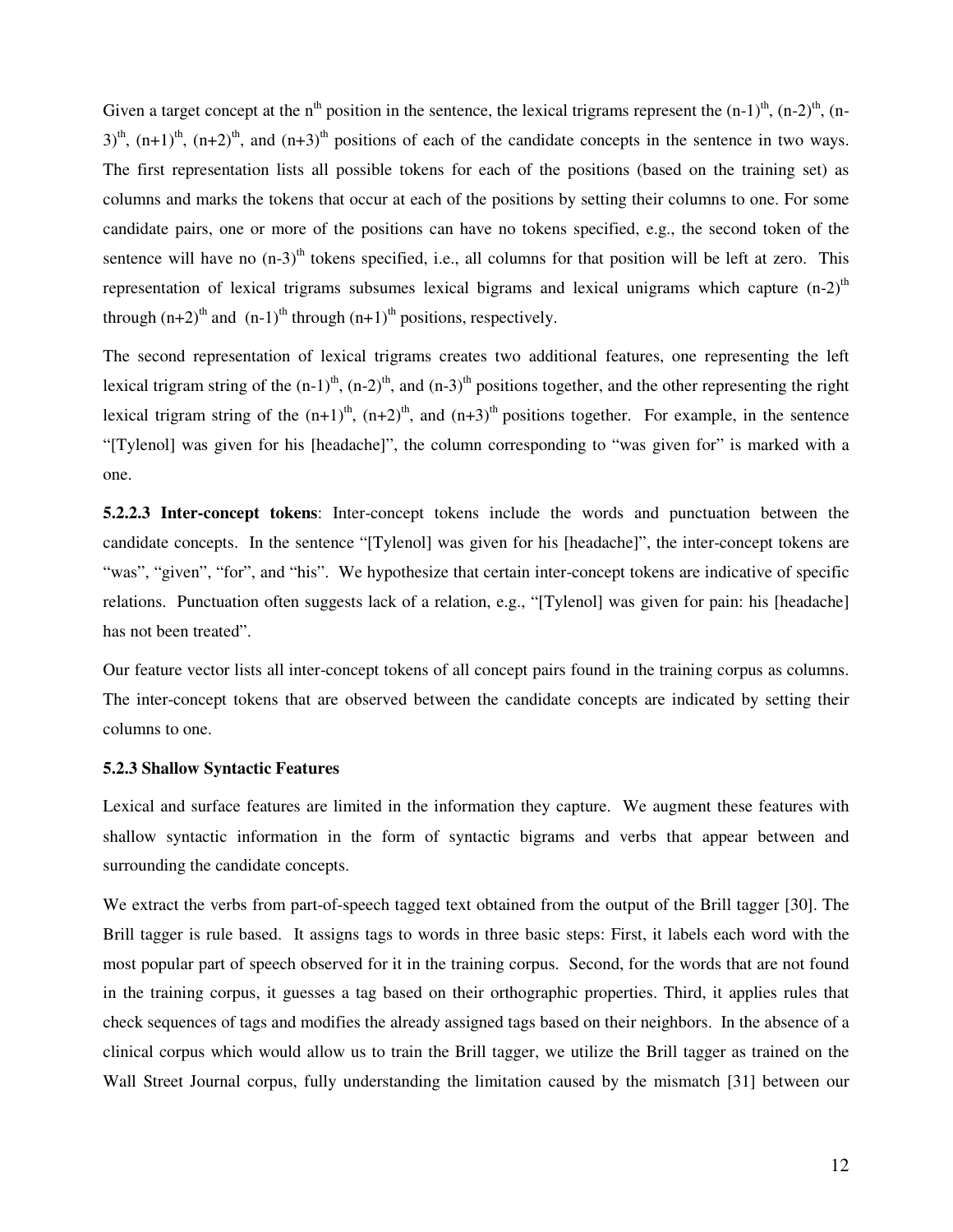corpus and the training corpus of the Brill tagger. Even then, we use the output of this tagger only to identify verbs.

We determine additional syntactic features from the output of the Link Grammar Parser [32]. This parser treats words as blocks and utilizes a lexicon that imposes constraints on the syntactic links of blocks with each other. Given the blocks and their constraints, the Link Grammar Parser tries to construct the most complete parse for each sentence so that all blocks have been linked without violating the constraints that govern them. If the search for a complete linkage fails, the parser enters "panic mode" which allows it to create partial parses for phrases. Before running this parser on our corpora, we augment its lexicon [33].

**5.2.3.1 Verbs**: Verbs are often the strongest indicators of the relations between concepts. For example, in the sentence fragment, "[Levaquin] for [right lower lobe pneumonia], which has resolved", the verb "resolved" suggests the relation *TXDP*. We capture the information provided by verbs that appear before, between, and after candidate concepts. We gather up to two verbs that occur before and up to two verbs that appear after the candidate concepts along with the verbs that occur between the candidate concepts.

Our feature vector lists verbs found in the training corpus as separate columns. Three sets of columns represent verbs. The first set represents verbs that occur between the candidate concepts. The other two represent verbs that occur before and after the candidate concept pair. The verbs that are observed for a candidate concept pair are indicated by setting their columns to one. The rest of the verbs in the vector are left at zero.

**5.2.3.2 Headword:** The headword of a concept is the head noun contained within the concept phrase. We heuristically extract the head from each concept by traversing the Link Grammar Parser [32] output for the sentence from the leftmost to rightmost word in each concept. We return the last word before the target of an 'M' link (modifier-preposition link), excluding adjectival 'Ma' links, or the word before the first 'J' link (preposition-object link) as the head.

We represent the headword feature with a set of columns corresponding to the headwords found in the training set. We mark the head of each candidate concept found in the test set by setting its column to one.

**5.2.3.3 Syntactic bigrams:** Syntactic bigrams are the tokens that are at most two links away from the candidate concepts in the parse provided by the Link Grammar Parser [32]. We study the left and right syntactic bigrams of the candidate concepts. This feature captures syntactic dependencies among tokens, even when the tokens are separated by relative clauses.

Our feature vector represents syntactic bigrams analogously to lexical trigrams. For each candidate concept, the values of  $(n-1)^{th}$ ,  $(n-2)^{th}$ ,  $(n+1)^{th}$ , and  $(n+2)^{th}$  syntactic positions (created from the training set) are marked.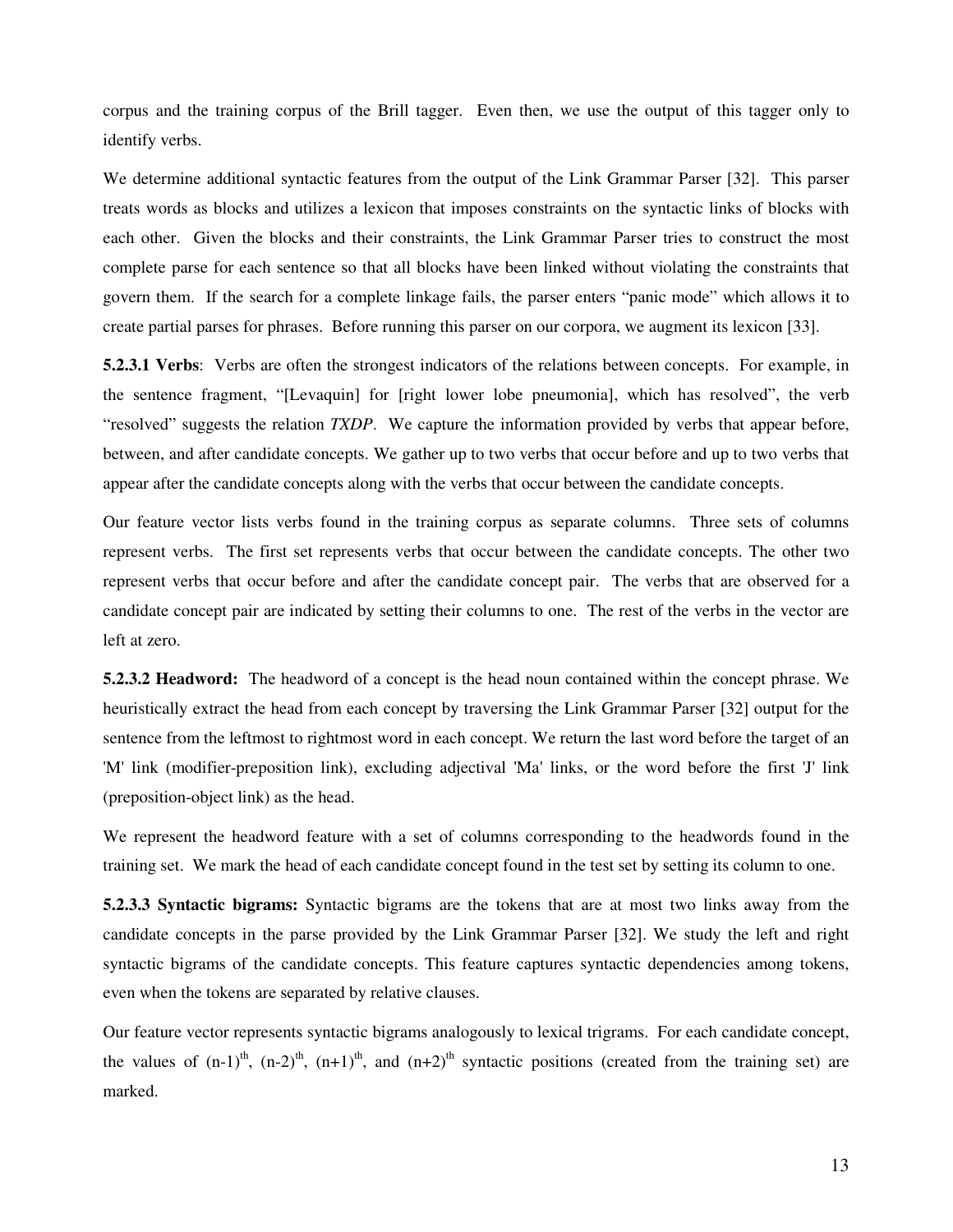**5.2.3.4 Link path:** This is the syntactic link path between the candidate concepts. We extract this feature from the Link Grammar parse of the text by following the links from one candidate concept to the other. If there is no link path between the concepts, then this feature has the value *none*. Ding et al. [34] showed that it is possible to determine whether two biochemicals are related by checking for a link path between them. We take this idea one step further by checking if the exact nature of the links in the path indicates the type of relation. For example, a subject-object (*S-Os*) path between a test (chest x-ray) and a disease (pneumonia) in Figure 3, could suggest the *TRD* relation.

Our feature vector represents link paths in a similar manner to inter-concept tokens. For each candidate concept pair, the columns of the links are set to one when observed, left at zero otherwise.

**5.2.3.5 The link path tokens**: These are the tokens encountered on the link path between the candidate concepts. We predict that using just the link path between entities is susceptible to noise. Therefore, we also use the actual tokens encountered on the path as features.

In our inter-concept tokens, we consider all of the tokens between the concepts. We hypothesize that by only including tokens on the link paths between concepts, we avoid spurious tokens, such as prepositions, and other modifiers that do not contribute to the semantic relation in the sentence. If there is no link path between the two concepts, we revert to using all of the tokens between the concepts.

Our feature vector represents link path tokens in a similar manner to link paths. For each candidate concept pair, the columns of the link path tokens are set to one when observed, left at zero otherwise.

# **6. Evaluation**

We evaluated the SR classifier using 10-fold cross validation. At each round of cross-validation, we recreated the feature vector based on the training corpus used for that round. As a result, the features of the candidate concepts that appear only in the validation set of that round may not appear in the training feature vector. We computed precision (Equation 5), recall (Equation 6), and F-measures (Equation 7) for each relation separately. Precision measures the percentage of true positives (TP) among all the assignments (TP and false positive (FP)) made by the classifier. Recall measures the percentage of TPs in the samples that belong to the class (given by TPs and false negatives (FNs)). F-measure is the harmonic mean of precision and recall. It determines the relative weights of precision and recall using a constant  $\beta$ . For our task, precision and recall are equally important; therefore we set β to 1 and weight precision and recall equally.

$$
\text{Precision} = P = \frac{TP}{TP + FP} \tag{5}
$$

$$
\text{Recall} = R = \frac{TP}{TP + FN} \tag{6}
$$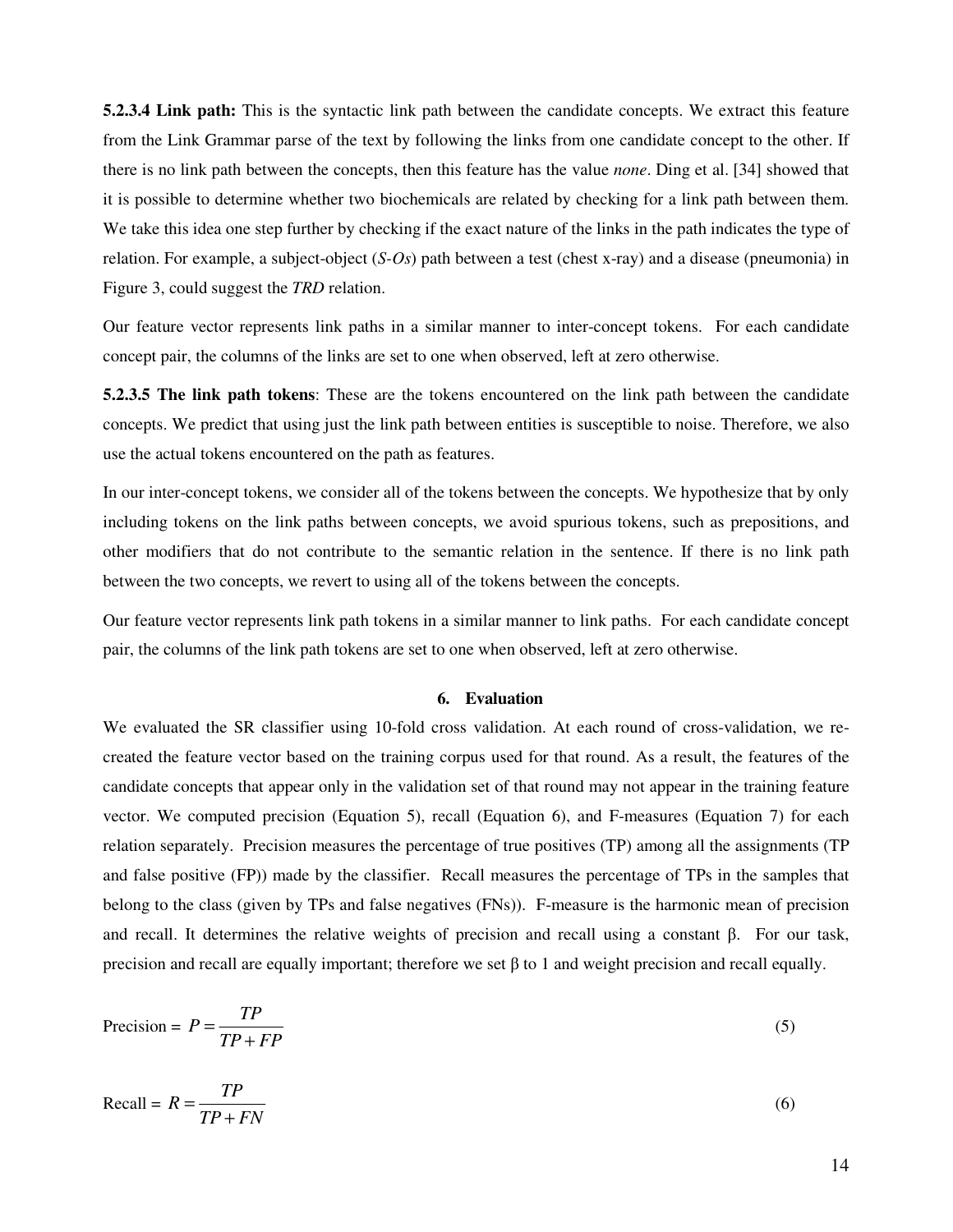$$
\text{F-measure} = F_1 = \frac{(1+\beta^2) \times P \times R}{(\beta^2 \times P) + R} \qquad \text{where } \beta = 1 \tag{7}
$$

We obtained system-level results from micro-averaged F-measures (Equation 8). Micro-averaged F-measure weights each relation by its relative frequency. It is computed from micro-averaged precision (Equation 9) and micro-averaged recall (Equation 10). We also compute macro-averaged F-measures (Equation 11) over all relations. Macro-averaged F-measure gives equal weight to each relation and presents the arithmetic mean of the F-measures of all relations. In the below equations, M stands for the number of relations.

Micro-averaged F-measure = 
$$
F_{1_{micro}} = \frac{2 \times P_{micro} \times R_{micro}}{P_{micro} + R_{micro}}
$$
 (8)

Micro-averaged Precision = 
$$
P_{micro} = \frac{\sum_{i=1}^{M} TP_i}{\sum_{i=1}^{M} TP_i + \sum_{i=1}^{M} FP_i}
$$
 (9)

Micro-averaged Recall = 
$$
R_{micro} = \frac{\sum_{i=1}^{M} TP_i}{\sum_{i=1}^{M} TP_i + \sum_{i=1}^{M} FN_i}
$$
 (10)

Macro-averaged F-measure = *M F F M i i macro*  $\sum\limits_{}^{\mathbf{\raisebox{0.1cm}{}}\;}$  $=\frac{i=1}{i}$ 1  $_{{}^{1}_{macro}} = \frac{i=1}{\ldots}$  (11)

Micro- and macro-averaged statistics can be computed for each relation type and also on the complete data consisting of various relation types. The micro- and macro-averaged performance of the SR classifier on a relation type is identical to the performance of the SVM specific to that relation type, i.e., compute microand macro-averaged precision, recall, and F-measure on only the data corresponding to that relation type. Micro- and macro-averaged performance of the SR classifier on the complete data are obtained by treating the SR classifier as a "black box" and counting the TP, FN, and FP predictions generated by the SR classifier as a whole without any regard to which relation type SVM each prediction came from, i.e., compute micro- and macro-averaged precision, recall, and F-measure of the complete system output on the complete data.

We use micro-averaged F-measure as the basis for our discussions and present macro-averaged results, without much commentary, for completeness. We test the significance of the difference in micro-averaged F-measures using a Z-test on two proportions [35, 36] with a z-value of ±1.645 which represents an alpha of 0.1 [37]. The z-value is computed from Equation 12 and Equation 13: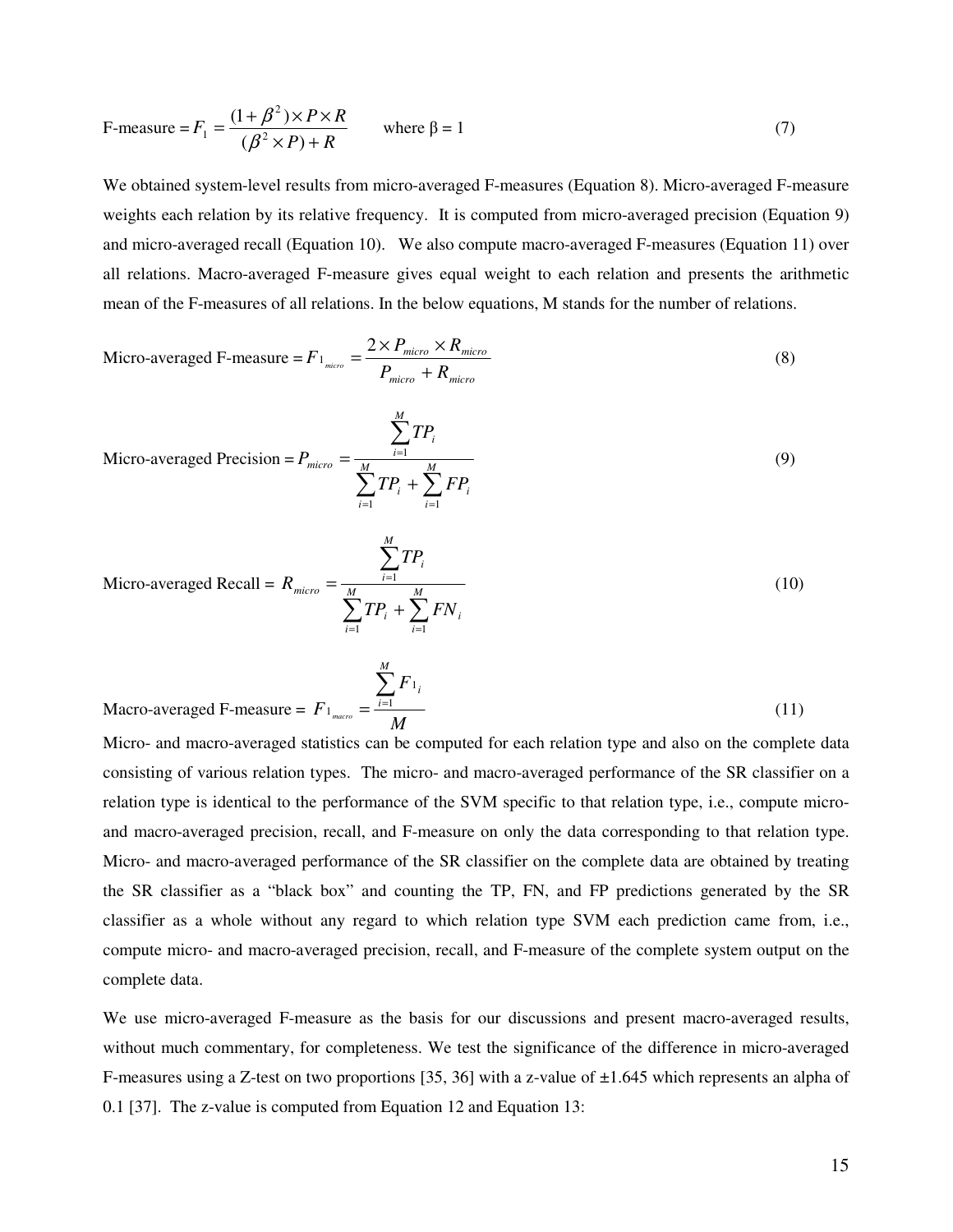$$
z = \frac{p_1 - p_2}{\sqrt{\hat{p}(1 - \hat{p}) \left(\frac{1}{p_1} + \frac{1}{p_2}\right)}}
$$
(12)

$$
\hat{p} = \frac{n_1 p_1 + n_2 p_2}{n_1 + n_2} \tag{13}
$$

where  $n_1$  and  $n_2$  refer to sample sizes, and  $p_1$  and  $p_2$  refer to two compared F-measures.

#### **7. Results and Discussion**

We compare our SR classifier with two baseline feature sets. The first baseline uses only the tokens contained in concepts, i.e., only the "tokens in concepts" as defined in Lexical Features in Section 5.2.2., while the second uses all of the tokens in the complete sentence. We refer to these baselines as the tokensin-concepts and the tokens-in-sentence baselines, respectively. Table 2 shows the performance of the baselines and of the SR classifier on individual relations on each of our corpora. Table 3 shows that the SR classifier significantly outperforms both baselines on most of the individual relation types and in aggregate (over all relation types) on both of our corpora. In aggregate, on the BIDMC corpus, the SR classifier scores micro- and macro-averaged F-measures of 86% and 63% respectively, compared to 75% and 49% of the tokens-in-concepts baseline and 75% and 54% of the tokens-in-sentence baseline (see Table 3). In aggregate, on the Partners corpus, the SR classifier scores micro- and macro-averaged F-measures of 76% and 62% respectively, compared to 67% and 49% of the tokens-in-concepts baseline and 71% and 54% of the tokens-in-sentence baseline (see Table 3).

Table 3 shows that, on the BIDMC corpus, the SR classifier gives its best micro-averaged performance in *possible symptom–treatment* and *disease–symptom* relation types. On both corpora, the SR classifier significantly outperforms the baseline in recognizing the *possible symptom–treatment* relation type. Table 1 shows that two of the four relations in the *possible symptom*–*treatment* relation type are non-existent in the BIDMC corpus. In other words, the micro-averaged F-measure of 95% on this relation type is due to the fact that SR classifier mostly makes a decision between *TAS* and *none* relations. On the Partners corpus, the relatively improved sample size for this relation type changes the task to three-way classification and gives a micro-averaged F-measure of 91%.

On both corpora, the SR classifier consistently gains significantly over both baselines in *present disease– treatment, present symptom–treatment,* and *disease-test* relation types. The relations under these types are well represented in our corpora and they are characterized by repeating context. For example, the verb "show" occurring between a *disease* and a *test* is almost always indicative of the *TRD* relation.

The SR classifier fails to gain significantly over the baselines on the *possible disease–treatment, possible symptom–-treatment,* and *disease–symptom* relation types in the BIDMC corpus. The sample sizes limit the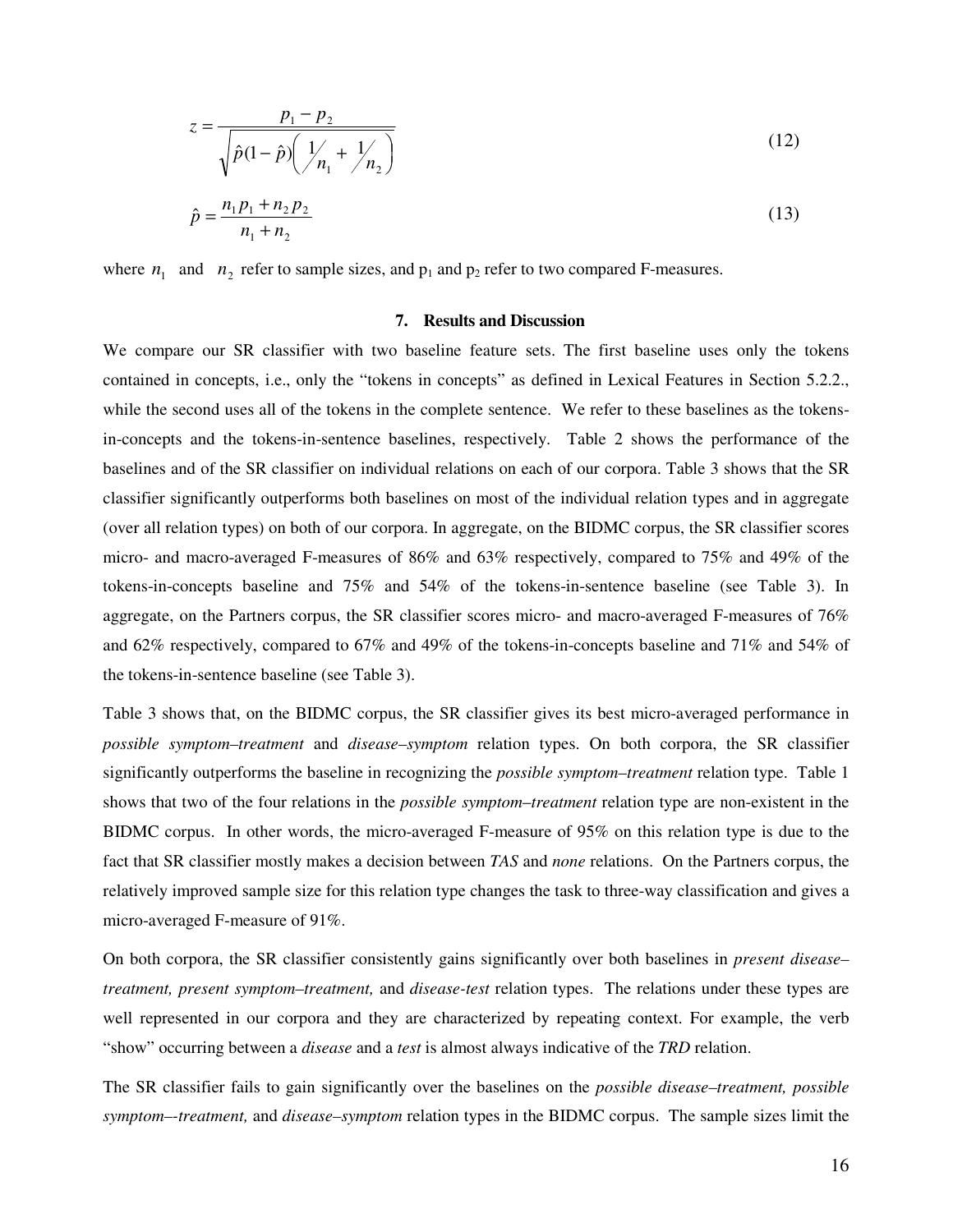ability of our classifier to learn the relations in these types based on the BIDMC corpus. The improvement in the sample sizes of these relation types in the Partners corpus improves the significance of the gain of the SR classifier over the baselines.

To understand the strengths of the SR classifier, we re-evaluated it with each feature separately. Table 4 shows that most of the SR classifier's gains come from inter-concept tokens, link path tokens, and lexical trigrams. The success of inter-concept tokens implies that key information regarding the nature of relations is captured by the context between the concepts. The lexical trigrams overlap in their content with interconcept tokens; they capture trigrams of inter-concept tokens and add to these the left and right lexical trigrams of the candidate concepts. Link path tokens are similar in their content to lexical trigrams and inter-concept tokens; they represent a subset of the inter-concept tokens and lexical trigrams that are highlighted by the Link Grammar Parser.

The second half of Table 4 shows the contribution of each of the individual feature sets to the performance of the SR classifier with inter-concept tokens. Inter-concept tokens by themselves achieve a micro-averaged F-measure of 84% on the BIDMC corpus and fail to gain significantly from any of the rest of the features; the difference between 84% and the maximum performance of 86% is not statistically significant. On the Partners corpus, the inter-concept tokens achieve a micro-averaged F-measure of 72%. These features obtain a significant contribution from tokens in concepts, lexical trigrams, verbs, and head words. In particular, the addition of either tokens in concepts or head words to the inter-concept tokens produces an Fmeasure of 75%, which is not significantly different from the performance of the SR classifier (with all of the features) on this corpus.

Due to the nature of our data, the Link Grammar's contribution to our feature set is limited. Manual analysis of a sample of sentences from our BIDMC corpus reveal that of the 2,471 candidate pairs found in these sample sentences, only 35% (858) had link paths between them and 16% had complete linkages (386), i.e., do not contain null links. Despite the Link Grammar Parser's inability to completely parse most of the analyzed sentences, the parser does make consistent decisions. Therefore, the link path tokens we extract from its output tend to exhibit some patterns. Link paths themselves tend to be less useful than link path tokens because of the granularity of information they contain. Sibanda et al. [4] showed that for semantic category recognition, even when sentences are incorrectly or only partially parsed, local links around most tokens tend to be correct and hence Link Grammar information is useful. However, for SR classification, we need long distance links (linking the candidate concepts) which are more susceptible to parsing errors. In the absence of valid parses, lexical information dominates the SR task.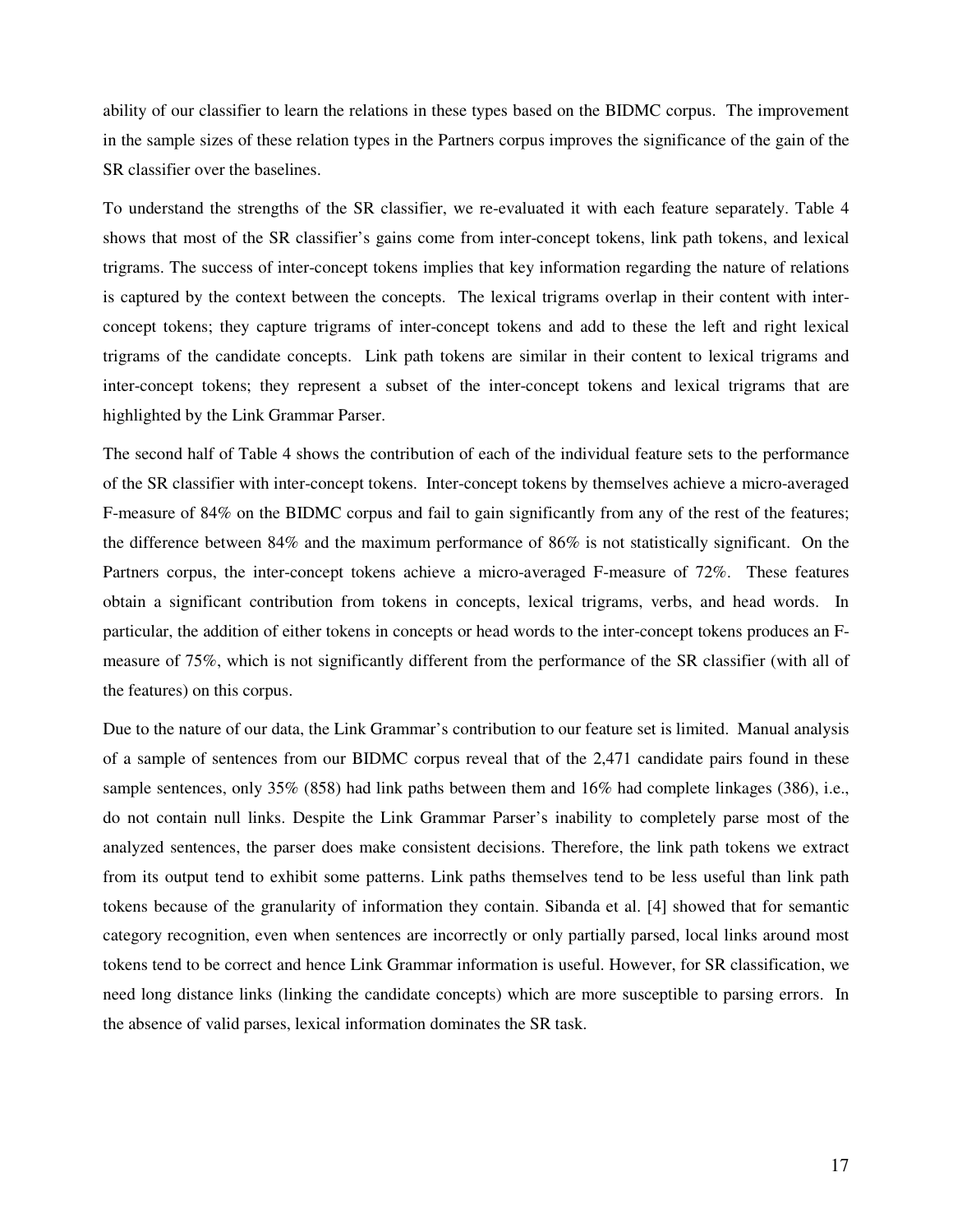## **8. Limitations**

Our SR classifier builds on semantic categories and assertions. Therefore, its performance is affected by the quality of the annotations provided on categories and assertions. The experiments in this manuscript are run on ground truth semantic categories and assertions. This ground truth was generated mostly by non-medical annotators, and we expect that its quality could improve by more active involvement from annotators with medical training. Nonetheless, running the SR classifier on the ground truth for semantic categories and assertions shields the SR classifier from the noisy annotations that would have been created by automatic means of generating these annotations. Therefore, we expect that when incorporated into a system that works end-to-end and processes unannotated free text to first find semantic categories, then assertions, and then relations, the performance may degrade. The development of this end-to-end system is left for future work.

# **9. Conclusion**

We have described a SR classifier that can effectively identify a set of fine-grained relations for providing a problem-oriented account of medical discharge summaries. This classifier uses semantic categories and assertions made on them as a starting point. In experiments conducted with ground truth semantic categories and assertions, our classifier significantly outperformed the baseline of classifying relations solely based on the tokens found in concepts. It also significantly outperformed the baseline of classifying relations based on the tokens in sentences.

This SR classifier uses lexical and syntactically-informed feature sets; however, the lexical features (in particular, tokens occurring between candidate concepts) are the most informative for identifying the relations studied. Using only the inter-concept tokens in the corpus, our SR classifier can recognize 84% of the relations in the BIDMC corpus and 72% of the relations in the Partners corpus.

This SR classifier is to be integrated into a system that can process raw text of discharge summaries to extract first semantic categories, then their assertions, and finally their relations. However, when run on the non-perfect output of automatic semantic categories and assertions, the performance of the SR classifier would most likely decrease. Nonetheless, the results presented in this manuscript imply that we can take advantage of lexical patterns in classifying physician-stated fine-grained relations of concepts found in clinical records. These relations provide high level summaries of the findings, observations, and the rationale for treatment as stated by the doctors and support the development of a problem-oriented account of the experiences of patients.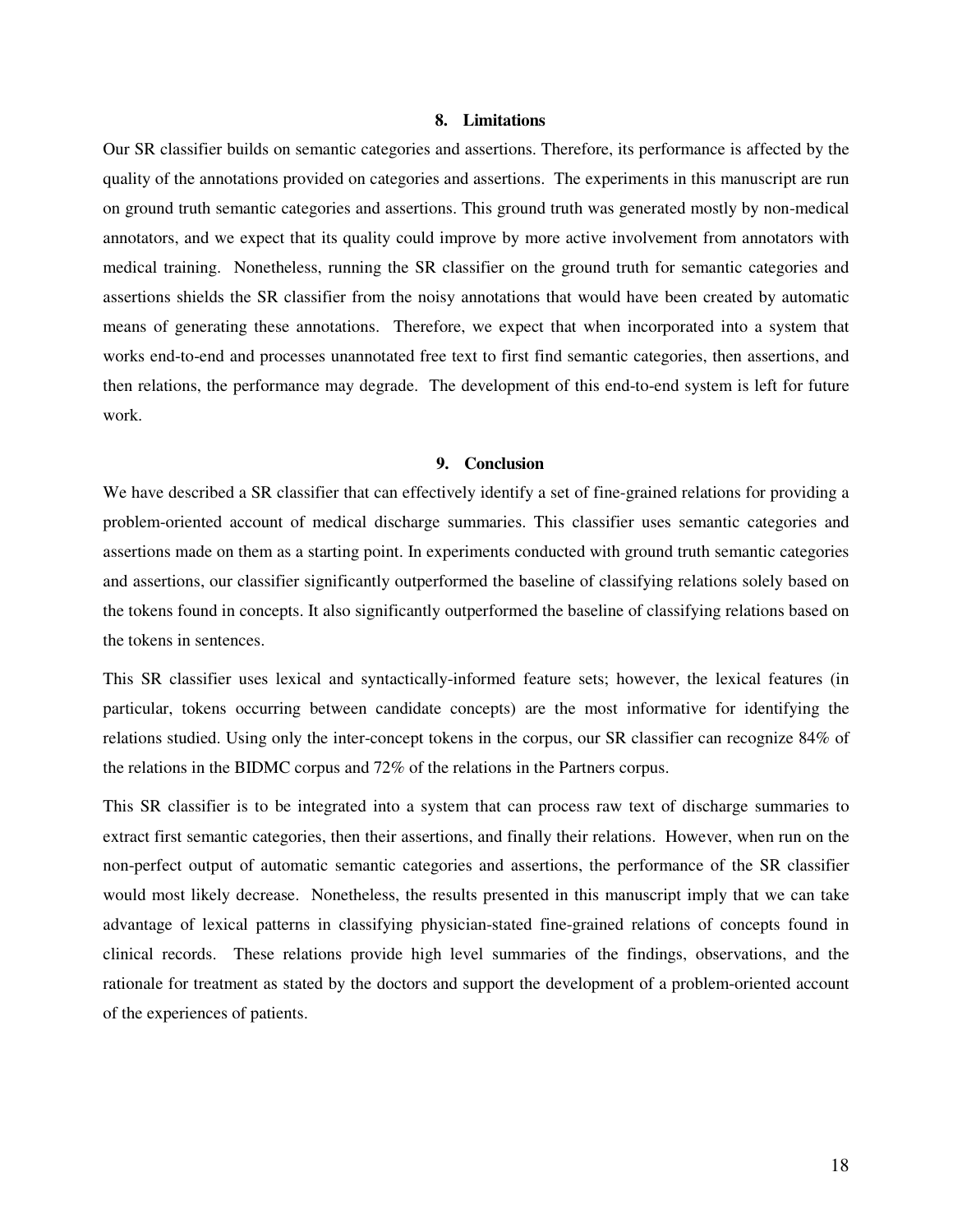# **Acknowledgement**

This work was supported in part by the NIH Road Map for Medical Research Grants U54LM008748. Institutional Review Board approval has been granted for the studies presented in this manuscript.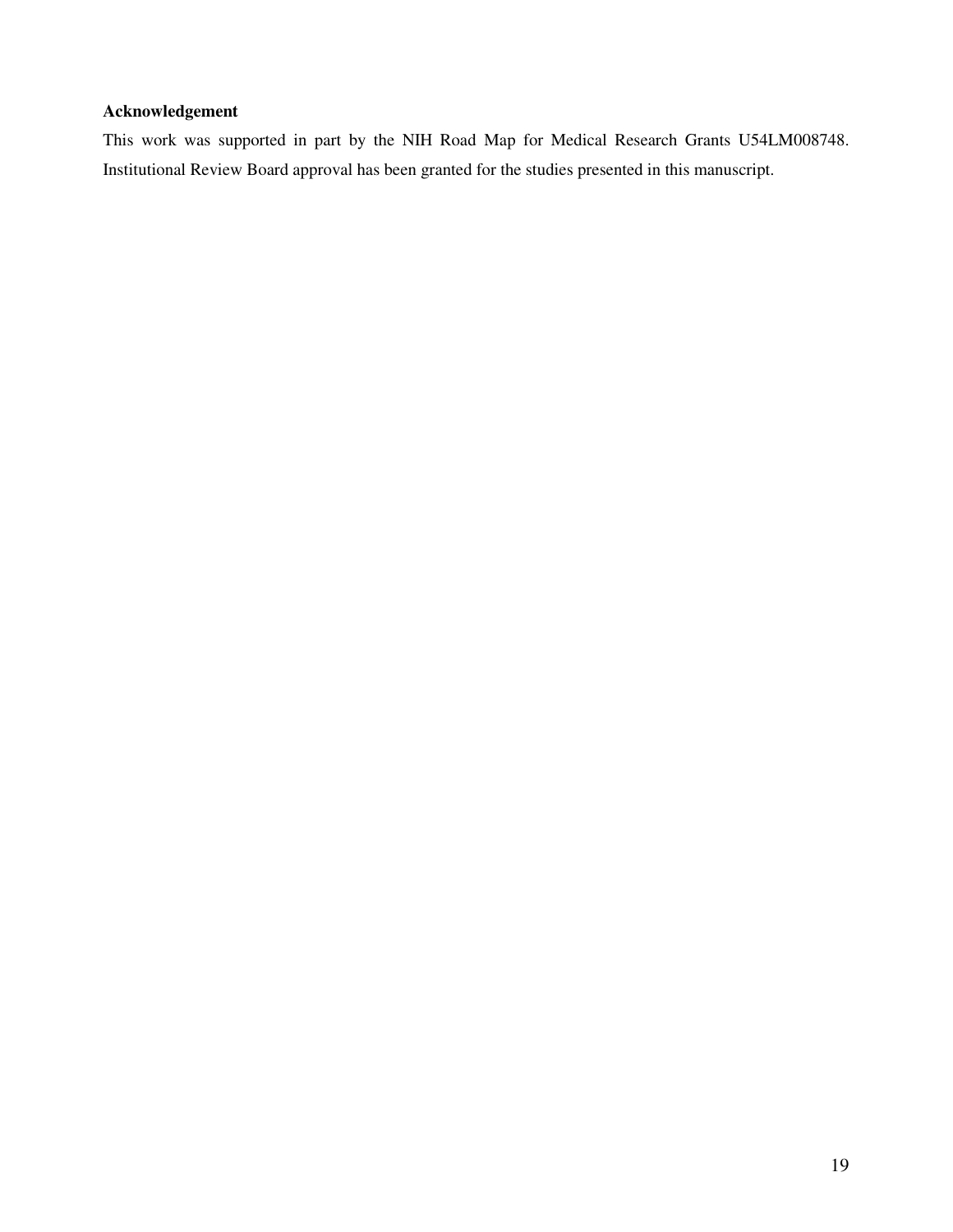### **References**

- [1] Weed L. Medical records that guide and teach. The New England Journal of Medicine, 1968;178(12).
- [2] Meystre S, Haug PJ. Automation of a problem list using natural language processing. BMC Medical Informatics and Decision Making, 2005;:5(30).
- [3] Unified Medical Language System. http://www.nlm.nih.gov/research/umls/; 2009 [accessed November 29, 2009].
- [4] Sibanda T, He T, Szolovits P, Uzuner Ö. Syntactically-informed semantic category recognizer for discharge summaries. In: Tang PC, editor. Proceedings of the American Medical Informatics Association. Philadelphia, PA, USA: Hanley & Belfus, Inc; 2006. p.714–8.
- [5] Uzuner O, Zhang X, Sibanda T. Machine learning and rule-based approaches to assertion classification. J Am Med Inform Assoc 2009;16:109–15.
- [6] Chang C and Lin C. LIBSVM: a library for support vector machines. Manual, Department of Computer Science and Information Engineering. Taipei, Taiwan: National Taiwan University, 2001. http://www.csie.ntu.edu.tw/cjlin/libsvm/; [accessed 6.10.09].
- [7] Malaisé V, Zweigenbaum P, Bachimont B. Detecting semantic relations between terms in definitions. In: Ananiadou S and Zweigenbaum P, editors. Proceedings of the  $3<sup>rd</sup>$  International Workshop on Computational Terminology (CompuTerm 2004). Morristown, NJ, USA:Association for Computational Linguistics; 2004. p. 55–62.,
- [8] Delbecque T, Jacquemart P, Zweigenbaum P. Indexing UMLS semantic types for medical questionanswering. Studies in Health Technology and Informatics, 2005;:116:805–10
- [9] Rindflesch TC, Rayan JV, Hunter L. Extracting molecular binding relationships from biomedical text. In: Nirenburg S, editor. Proceedings of the  $6<sup>th</sup>$  Conference on Applied Natural Language Processing. Morristown, NJ, USA: Association for Computational Linguistics; 2000. p. 188–95.
- [10] Feldman R, Regev Y, Finkelstein-Landau M, Hurvitz E, Kogan B. Mining biomedical literature using information extraction. Current Drug Discovery 2002; 2(10):19–23,
- [11] Friedman C, Alderson PO, Austin JHM, Cimino JJ, Johnson SB. A general natural-language text processor for clinical radiology. J Am Med Inform Assoc 1994;1:161–74.
- [12] Leroy G, Hsinchun C, Martinez J, Eggers S, Falsey R, Kislin K, Huang Z, Li J, Xu J, McDonald D, Nq G. Genescene: Biomedical Text and Data Mining. In: Marshall CC, editor: JCDL '03: Proceedings of the 3<sup>rd</sup> ACM/IEEE-CS joint conference on Digital libraries. Washington, DC, USA: IEEE Computer Society; 2003. p. 116–8.
- [13] Rindflesch TC, Bean CA, Sneiderman CA. Argument identification for arterial branching predications asserted in cardiac catheterization reports. In: Overhage JM, editor. Proceedings of the American Medical Informatics Association. Philadelphia, PA, USA: Hanley & Belfus, Inc; 2000:704–8.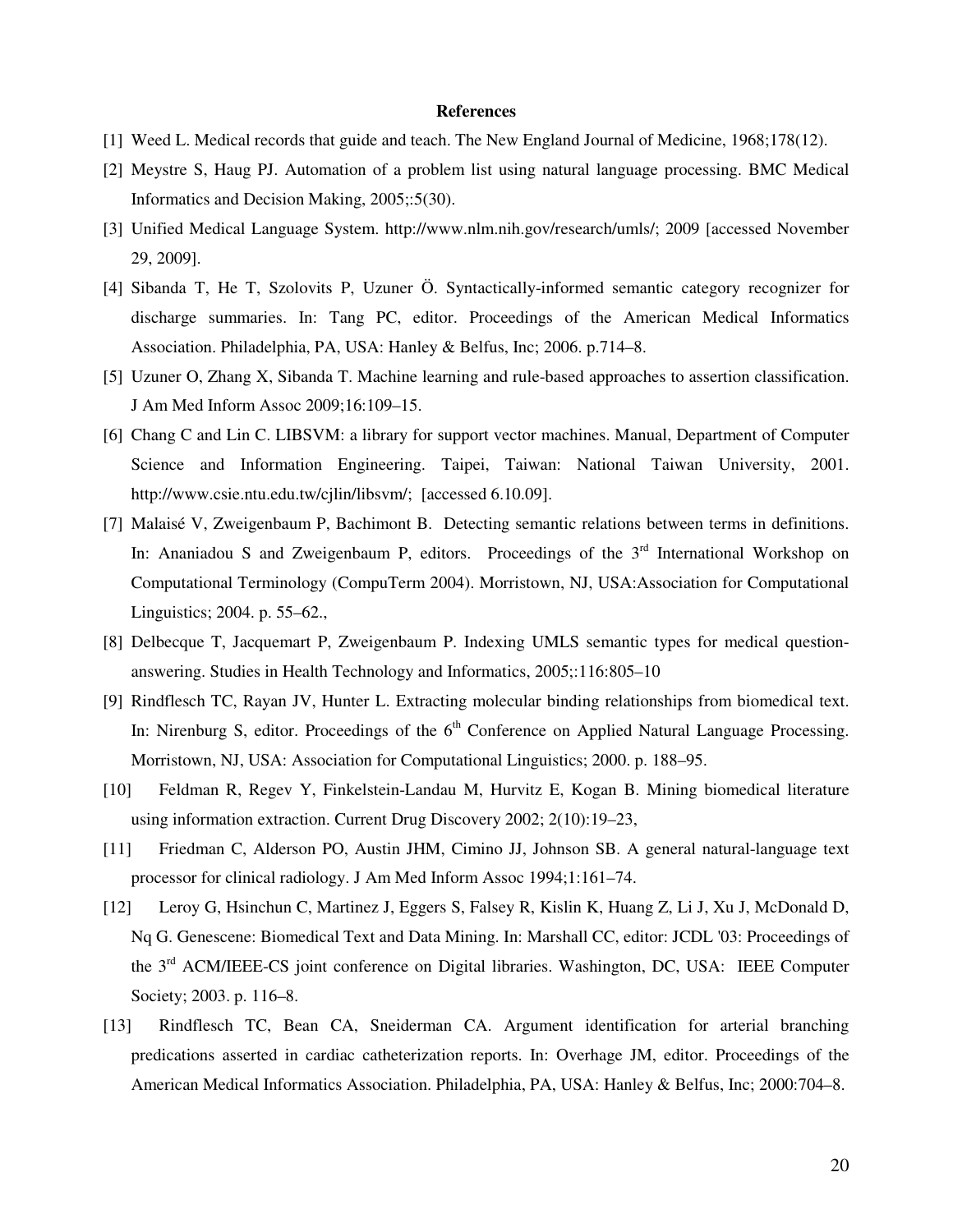- [14] Srinivasan P, Rindflesch T. Exploring text mining from MEDLINE. In: Kohane IS, editor. Proceedings of the American Medical Informatics Association. Philadelphia, PA, USA: Hanley & Belfus, Inc; 2002:722–6.
- [15] Friedman C, Kra P, Yu H, Krauthammer M, Rzhetsky A. GENIES: a natural-language processing system for the extraction of molecular pathways from journal articles. Bioinformatics 2001; 17 Suppl 1: S74–S82.
- [16] Chen L, Friedman C. Extracting phenotypic information from the literature via natural language processing. Studies in Health Technology and Informatics, 2004;107(Pt 2):758–62.
- [17] Fundel K, Küffner R, Zimmer R. RelEx--Relation extraction using dependency parse trees. Bioinformatics. 2007 Feb 1;23(3):365-71. Epub 2006 Dec 1.
- [18] Bui QC, Nualláin BO, Boucher CA, Sloot PM. Extracting causal relations on HIV drug resistance from literature. BMC Bioinformatics. 2010 Feb 23;11:101.
- [19] Rosario B, Hearst M. Classifying semantic relations in Bioscience texts. In: Scott D, editor. ACL '04: Proceedings of the 42<sup>nd</sup> Annual Meeting on Association for Computational Linguistics. Morristown, NJ, USA:Association for Computational Linguistics; 2004. p. 430
- [20] Craven M. Learning to extract relations from MEDLINE. In: Califf ME, editor. Proceedings of the AAAI Workshop on Machine Learning for Information Extraction. Menlo Park, California, USA: American Association for Artificial Intelligence; 1999. p. 25–30.
- [21] Niu Y, Hirst G. Analysis of semantic classes in medical text for question answering. In: Molla D and Vicedo JL, editors. Proceedings of the Workshop on Question Answering in Restricted Domains, Morristown, NJ, USA: Association for Computational Linguistics; 2004. p. 54-61.
- [22] Roberts A, Gaizauskas R, Hepple M, Guo Y. Mining clinical relationships from patient narratives. BMC Bioinformatics. 2008 Nov 19;9 Suppl 11:S3.
- [23] Guiliano C, Lavelli A, Romano L. Exploiting shallow linguistic information for relation extraction from biomedical Literature. In: Pado S, Read J, Seretan V, editors. Proceedings of the 11<sup>th</sup> Conference of the European Chapter of the Association for Computational Linguistics (EACL06), Morristown, NJ, USA: Association for Computational Linguistics, 2006. p. 401-408.
- [24] Bundschus M, Dejori M, Stetter M, Tresp V, Kriegel HP. Extraction of semantic biomedical relations from text using conditional random fields. BMC Bioinformatics. 2008 Apr 23;9:207.
- [25] Cohen J. A Coefficient of Agreement for Nominal Scales. Educational and Psychological Measurement. 1960;20(1):37-46.
- [26] Hripcsak G, Rothschild AS. Agreement, the F-measure, and reliability in information retrieval. J Am Med Inform Assoc 2005 May-June; 12(3):296-298.
- [27] Burges CJC. A tutorial on support vector machines for pattern recognition. Data Min Knowl Discov 1998;2(2):121– 67.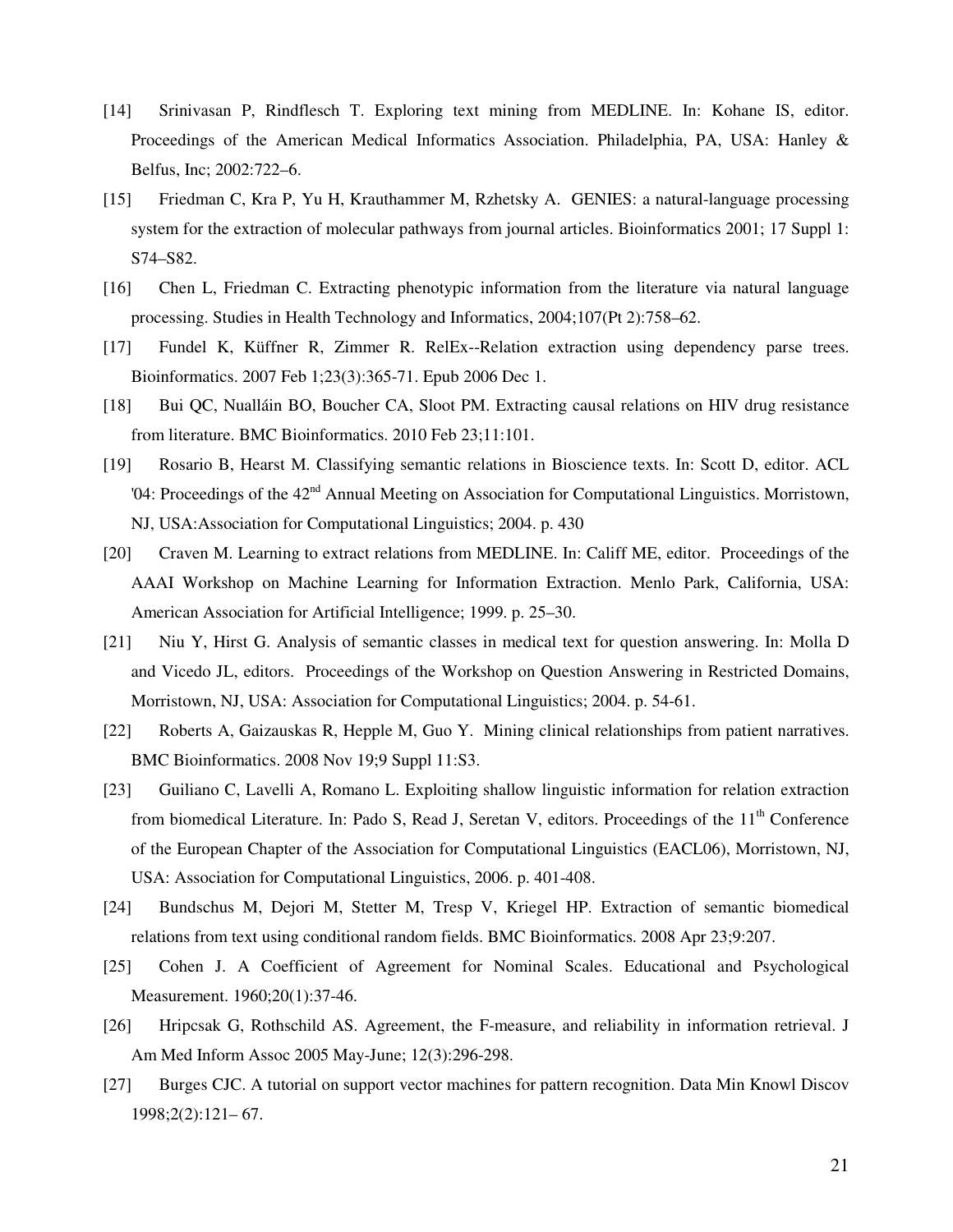- [28] Cortes C and Vapnik V. Support-vector networks. Machine Learning, v. 20, no. 3, pp. 273-297 (1995).
- [29] The Specialist NLP tools. http://lexsrv3.nlm.nih.gov/SPECIALIST/index.html; 2009 [accessed 28 July 2009.]
- [30] Brill E. A simple rule-based part of speech tagger. In: Batest M and Stock O, editors. Proceedings of the 3rd Conference on Applied Natural Language Processing. Morristown, NJ, USA: Association for Computational Linguistics; 1992. p. 152-5.
- [31] Bhooshan, N. Classification of semantic relations in different syntactic structures in medical text using the MeSH hierarchy. Master's thesis, Electrical Engineering and Computer Science Department. Cambridge, MA, USA: Massachusetts Institute of Technology; February 2005.
- [32] Sleator D, Temperley D. Parsing English with a link grammar. Technical Report CMU-CS-91-196, Computer Science Department. Pittsburgh, PA, USA: Carnegie Mellon University; 1991.
- [33] Szolovits P. Adding a medical lexicon to an English parser. In: Musen M, editor. Proceedings of the American Medical Informatics Association. Philadelphia, PA, USA: Hanley & Belfus, Inc; 2003. p. 639–43.
- [34] Ding J, Berleant D, Xu J, Fulmer A. Extracting biochemical interactions from MEDLINE using a Link Grammar Parser. In: Zhang D, editor. Proceedings of the IEEE International Conference on Tools with Artificial Intelligence. Los Alamitos, CA, USA: IEEE Computer Society; 2003. p. 467.
- [35] Z-test for two proportions. http://www.dimensionresearch.com/resources/calculators/ztest.html; 2007 [accessed 6 August, 2009].
- [36] Osborn CE. Statistical applications for health information management, 2nd Ed. Boston, MA, USA: Jones & Bartlett Publishers; 2005.
- [37] Chinchor N. The Statistical Significance of the MUC-4 Results. MUC4 '92: Proceedings of the 4<sup>th</sup> Conference on Message Understanding. Morristown, NJ, USA: Association for Computational Linguistics; 1992. p. 30–50.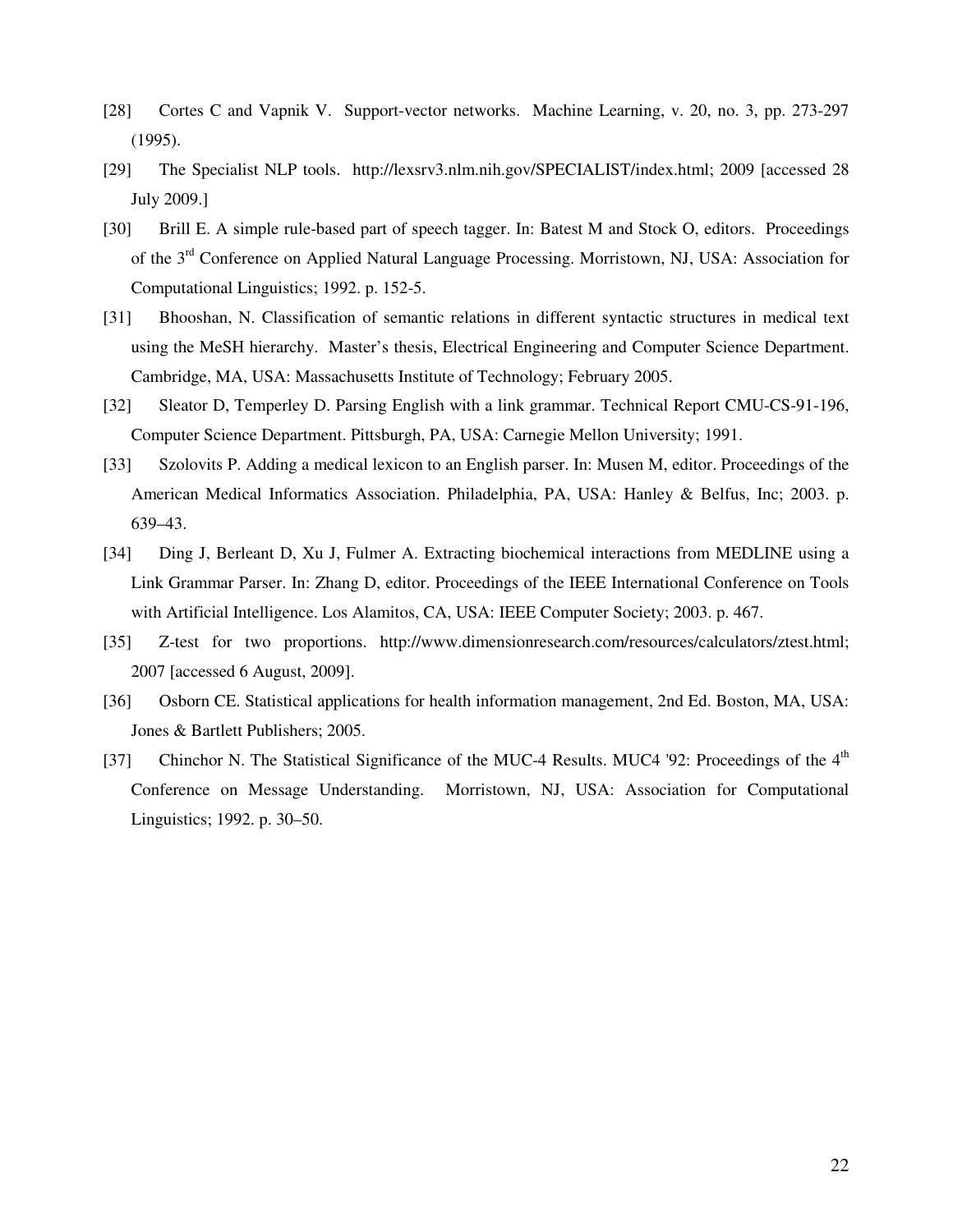**Problem**: Pneumonia **Assertion Certainty**: Present **Treatments**: **Treatment**: Antibiotic **Successful**: Yes **Causes**: None **Associated Problems**: Respiratory distress **Proof**: Chest x-ray

**Figure 1: Skeleton of a sample problem-oriented record. It shows that "pneumonia" was asserted to be "present" in the patient. "Pneumonia" was identified via a "chest x-ray"; its cause is not mentioned in the text. "Respiratory distress" was reported as a problem associated with it. Finally, it was successfully treated with an "antibiotic".**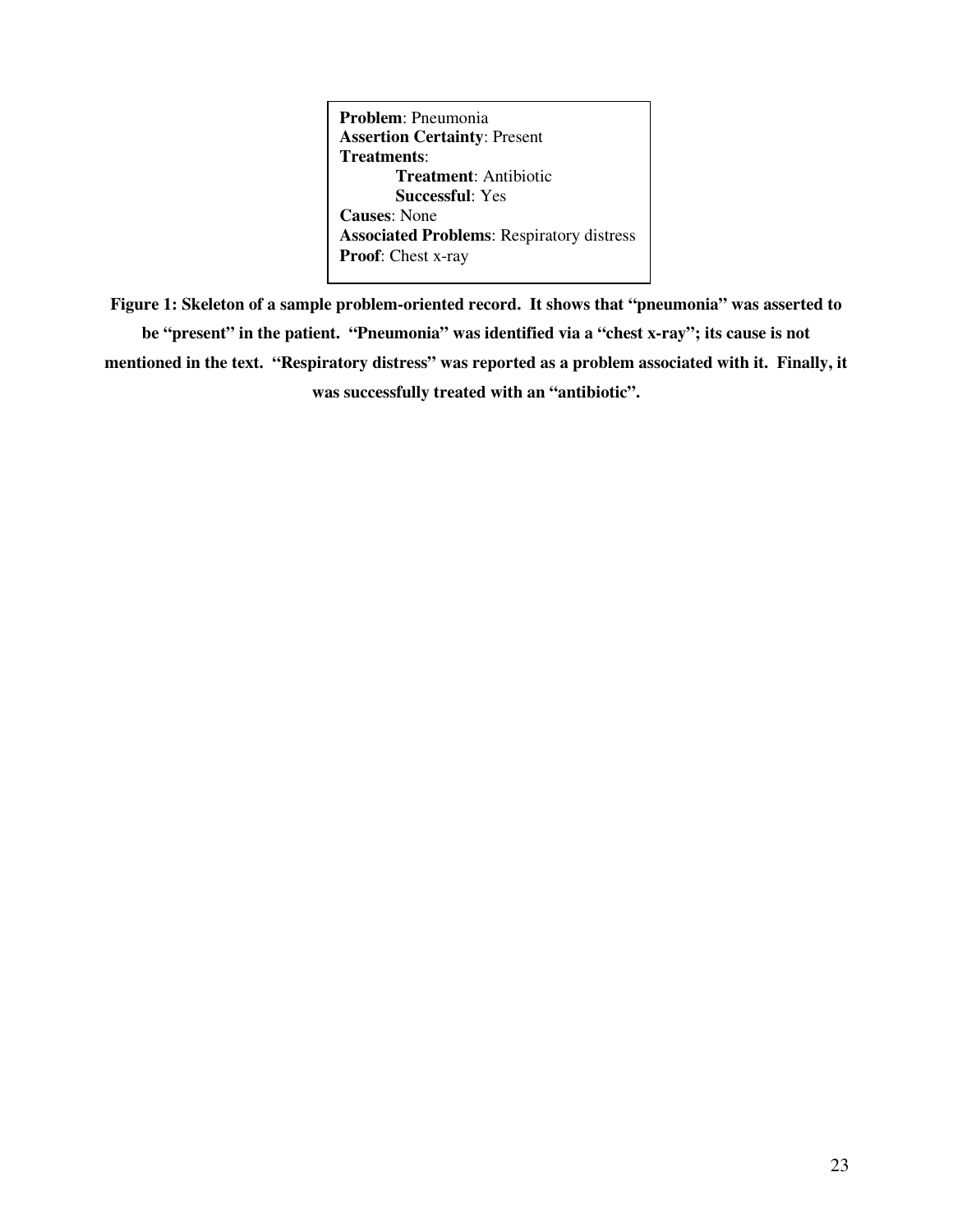| sym-scale -10 -u 1 $w > \frac{1}{8}$   w \ scaled<br>sym-train -t 1 -d 1 -g 1 -r 1 -c 1 -m 1000 -v 10 $\gamma$ w .scaled > $\gamma$ w .out                                                                                                                                                            |  |  |  |  |  |  |  |
|-------------------------------------------------------------------------------------------------------------------------------------------------------------------------------------------------------------------------------------------------------------------------------------------------------|--|--|--|--|--|--|--|
| $\{\{w\}\}\$ is the features extracted for a relation type.                                                                                                                                                                                                                                           |  |  |  |  |  |  |  |
| sym-scale:<br>-1 : lower-bound<br>-u : upper-bound<br>(i.e., scale all features to the range $0.0$ to $1.0$ )                                                                                                                                                                                         |  |  |  |  |  |  |  |
| sym-train:<br>-t 1 : polynomial kernel: $(gamma^*u^*v + coef0)^{\wedge}degree$<br>-d 1 : kernel degree<br>$-g 1:$ gamma in kernel function<br>$-r1$ : kernel coeff 0<br>$-c 1$ : set the C cost for the SVM (slack penalty)<br>$-$ m 1000 : use a 1000MB cache<br>-v 10 : do 10-fold cross validation |  |  |  |  |  |  |  |

**Figure 2: Exact parameters used with LibSVM.**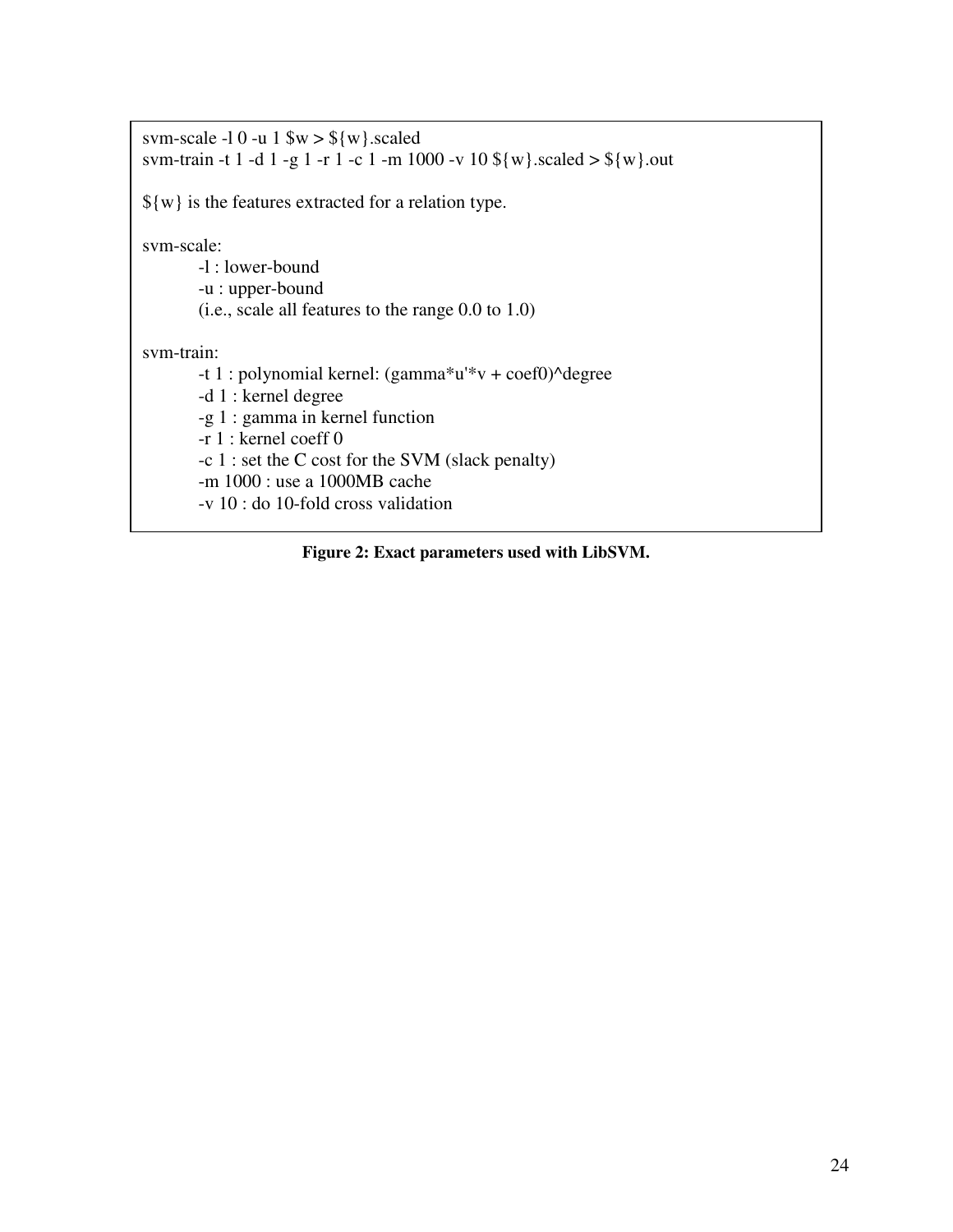

**Figure 3: Sample link grammar output.**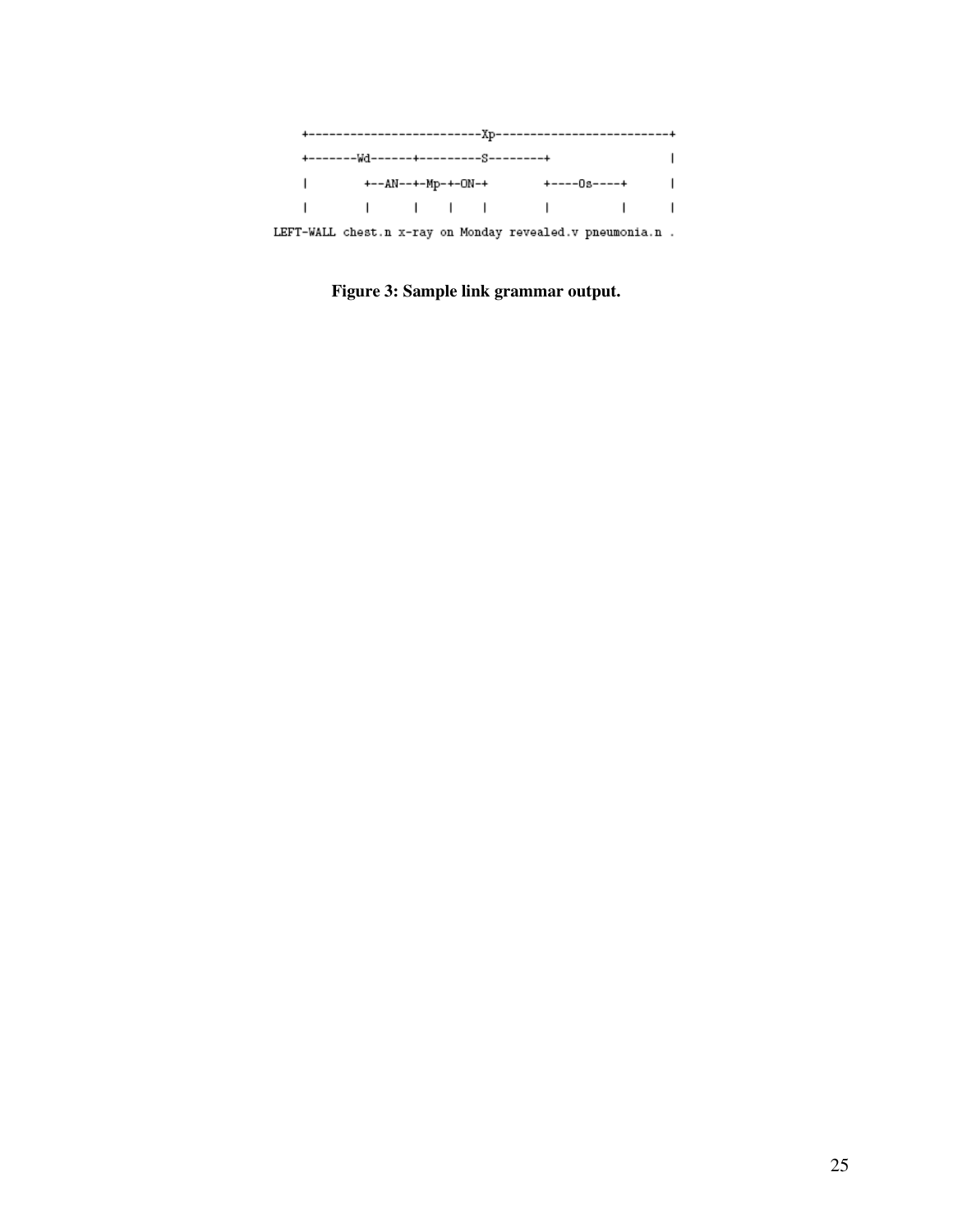| <b>Relation</b> | in<br>Count                            | <b>Count in Partners</b> | <b>Relation</b>                        | Count<br>in         | Count<br>in            |  |  |
|-----------------|----------------------------------------|--------------------------|----------------------------------------|---------------------|------------------------|--|--|
|                 | <b>BIDMC</b> corpus                    | corpus                   |                                        | <b>BIDMC</b> corpus | <b>Partners corpus</b> |  |  |
|                 | <b>Present disease–treatment type</b>  |                          | <b>Present symptom-treatment type</b>  |                     |                        |  |  |
| None            | 208                                    | 483                      | None                                   | 88                  | 302                    |  |  |
| <b>TADP</b>     | 157                                    | 557                      | <b>TASP</b>                            | 38                  | 247                    |  |  |
| <b>TXDP</b>     | 14                                     |                          | <b>TXSP</b>                            | 20                  | 27                     |  |  |
| <b>TNDP</b>     | 11                                     | 28                       | <b>TNSP</b>                            |                     | 47                     |  |  |
| <b>TCDP</b>     | 10                                     | 131                      | <b>TCSP</b>                            | 8                   | 176                    |  |  |
| <b>TDDP</b>     | 16                                     | 22                       | <b>TDSP</b>                            | 6                   | 29                     |  |  |
|                 | <b>Possible disease–treatment type</b> |                          | <b>Possible symptom-treatment type</b> |                     |                        |  |  |
| None            | 34                                     | 28                       | None                                   | 312<br>74           |                        |  |  |
| <b>TAD</b>      | 17                                     | 40                       | <b>TAS</b>                             | 22                  | 64                     |  |  |
| <b>TCD</b>      | 4                                      | 5                        | <b>TCS</b>                             | 0                   | 29                     |  |  |
| <b>TDD</b>      | $\mathcal{D}$                          | 10                       | <b>TDS</b>                             |                     | 2                      |  |  |
|                 | Disease–test type                      |                          | Disease–symptom type                   |                     |                        |  |  |
| None            | 346                                    | 575                      | None                                   | 204                 | 649                    |  |  |
| <b>TRD</b>      | 285                                    | 1007                     | <b>SSD</b>                             | 9                   | 303                    |  |  |
| TID             | 35                                     | 221                      | <b>DCS</b>                             | 13                  | 251                    |  |  |

**Table 1: Breakdown of semantic relations in our corpora.**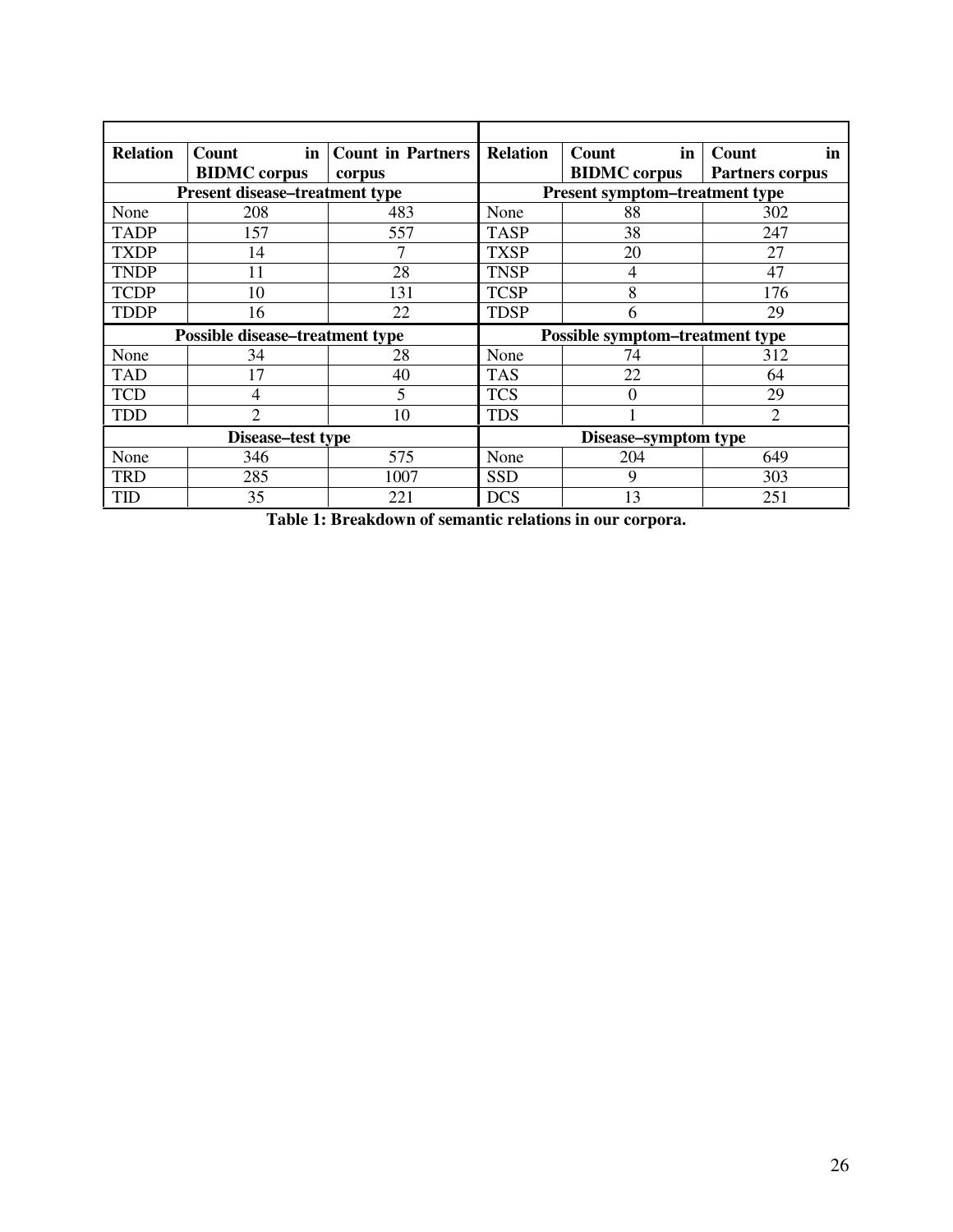| <b>BIDMC</b> corpus |                                                                                            |           |       |                                          |           |       |           |             |          |  |
|---------------------|--------------------------------------------------------------------------------------------|-----------|-------|------------------------------------------|-----------|-------|-----------|-------------|----------|--|
|                     | $\mathbf{P}$                                                                               | ${\bf R}$ | $F_1$ | $\mathbf{P}$                             | ${\bf R}$ | $F_1$ | ${\bf P}$ | $\mathbf R$ | $F_1$    |  |
|                     | Semantic relation classifier<br>Tokens-in-concepts baseline<br>Tokens-in-sentence baseline |           |       |                                          |           |       |           |             |          |  |
| Relation            | Present disease–treatment relation type                                                    |           |       |                                          |           |       |           |             |          |  |
| None                | 0.65                                                                                       | 0.75      | 0.69  | 0.70                                     | 0.74      | 0.72  | 0.84      | 0.86        | 0.85     |  |
| <b>TADP</b>         | 0.60                                                                                       | 0.57      | 0.58  | 0.61                                     | 0.66      | 0.63  | 0.76      | 0.83        | 0.79     |  |
| <b>TXDP</b>         | 0.75                                                                                       | 0.43      | 0.55  | 0.40                                     | 0.29      | 0.33  | 0.89      | 0.57        | 0.70     |  |
| <b>TNDP</b>         | 0.89                                                                                       | 0.73      | 0.80  | 0.63                                     | 0.45      | 0.53  | 1.00      | 0.73        | 0.84     |  |
| <b>TCDP</b>         | 1.00                                                                                       | 0.30      | 0.46  | 1.00                                     | 0.30      | 0.46  | 0.75      | 0.40        | 0.52     |  |
| <b>TDDP</b>         | 0.50                                                                                       | 0.20      | 0.29  | 0.75                                     | 0.40      | 0.52  | 0.75      | 0.30        | 0.43     |  |
|                     | Possible disease-treatment relation type                                                   |           |       |                                          |           |       |           |             |          |  |
| None                | 0.72                                                                                       | 0.79      | 0.75  | 0.78                                     | 0.88      | 0.83  | 0.76      | 0.85        | 0.80     |  |
| <b>TAD</b>          | 0.60                                                                                       | 0.71      | 0.65  | 0.78                                     | 0.82      | 0.80  | 0.78      | 0.82        | 0.80     |  |
| <b>TCD</b>          | 0.00                                                                                       | 0.00      | 0.00  | 0.00                                     | 0.00      | 0.00  | 0.00      | 0.00        | 0.00     |  |
| <b>TDD</b>          | 0.00                                                                                       | 0.00      | 0.00  | 0.00                                     | 0.00      | 0.00  | 0.00      | 0.00        | 0.00     |  |
|                     |                                                                                            |           |       | Present symptom-treatment relation type  |           |       |           |             |          |  |
| None                | 0.71                                                                                       | 0.83      | 0.76  | 0.80                                     | 0.84      | 0.82  | 0.87      | 0.89        | 0.88     |  |
| <b>TASP</b>         | 0.35                                                                                       | 0.29      | 0.32  | 0.39                                     | 0.47      | 0.43  | 0.64      | 0.76        | 0.70     |  |
| <b>TXSP</b>         | 0.59                                                                                       | 0.50      | 0.54  | 0.83                                     | 0.75      | 0.79  | 0.88      | 0.75        | 0.81     |  |
| <b>TNSP</b>         | 0.00                                                                                       | 0.00      | 0.00  | 0.00                                     | 0.00      | 0.00  | 0.00      | 0.00        | $0.00\,$ |  |
| <b>TCSP</b>         | 0.71                                                                                       | 0.63      | 0.67  | 1.00                                     | 0.75      | 0.86  | 1.00      | 0.75        | 0.86     |  |
| <b>TDSP</b>         | 0.50                                                                                       | 0.33      | 0.40  | 1.00                                     | 0.17      | 0.29  | 0.50      | 0.50        | 0.50     |  |
|                     |                                                                                            |           |       | Possible symptom-treatment relation type |           |       |           |             |          |  |
| None                | 0.81                                                                                       | 0.92      | 0.86  | 0.91                                     | 0.97      | 0.94  | 0.99      | 0.97        | 0.98     |  |
| <b>TAS</b>          | 0.46                                                                                       | 0.27      | 0.34  | 0.82                                     | 0.64      | 0.72  | 0.87      | 0.91        | 0.89     |  |
| <b>TCS</b>          | 0.00                                                                                       | 0.00      | 0.00  | 0.00                                     | 0.00      | 0.00  | 0.00      | 0.00        | 0.00     |  |
| <b>TDS</b>          | 0.00                                                                                       | 0.00      | 0.00  | 0.00                                     | 0.00      | 0.00  | 0.00      | 0.00        | 0.00     |  |
|                     | Disease-test relation type                                                                 |           |       |                                          |           |       |           |             |          |  |
| None                | 0.84                                                                                       | 0.84      | 0.84  | 0.73                                     | 0.77      | 0.75  | 0.89      | 0.90        | 0.90     |  |
| <b>TRD</b>          | 0.82                                                                                       | 0.82      | 0.82  | 0.72                                     | 0.71      | 0.71  | 0.88      | 0.91        | 0.89     |  |
| <b>TID</b>          | 0.38                                                                                       | 0.34      | 0.36  | 0.68                                     | 0.49      | 0.57  | 0.78      | 0.51        | 0.62     |  |
|                     | Disease-symptom relation type                                                              |           |       |                                          |           |       |           |             |          |  |
| None                | 0.94                                                                                       | 0.99      | 0.96  | 0.96                                     | 0.98      | 0.97  | 0.97      | 0.99        | 0.98     |  |
| <b>SSD</b>          | 0.88                                                                                       | 0.78      | 0.82  | 0.63                                     | 0.56      | 0.59  | 0.88      | 0.78        | 0.82     |  |
| <b>DCS</b>          | 0.60                                                                                       | 0.23      | 0.33  | 0.82                                     | 0.69      | 0.75  | 0.89      | 0.62        | 0.73     |  |

**Table 2a: Results for individual relations on the BIDMC corpus. P stands for precision, R stands for recall, and F1 stands for F-measure. Bold indicates statistically significant difference from corresponding F1 of the tokens-in-concepts baseline. Italic indicates significant difference from the corresponding F1 of the tokens-in-sentence baseline.**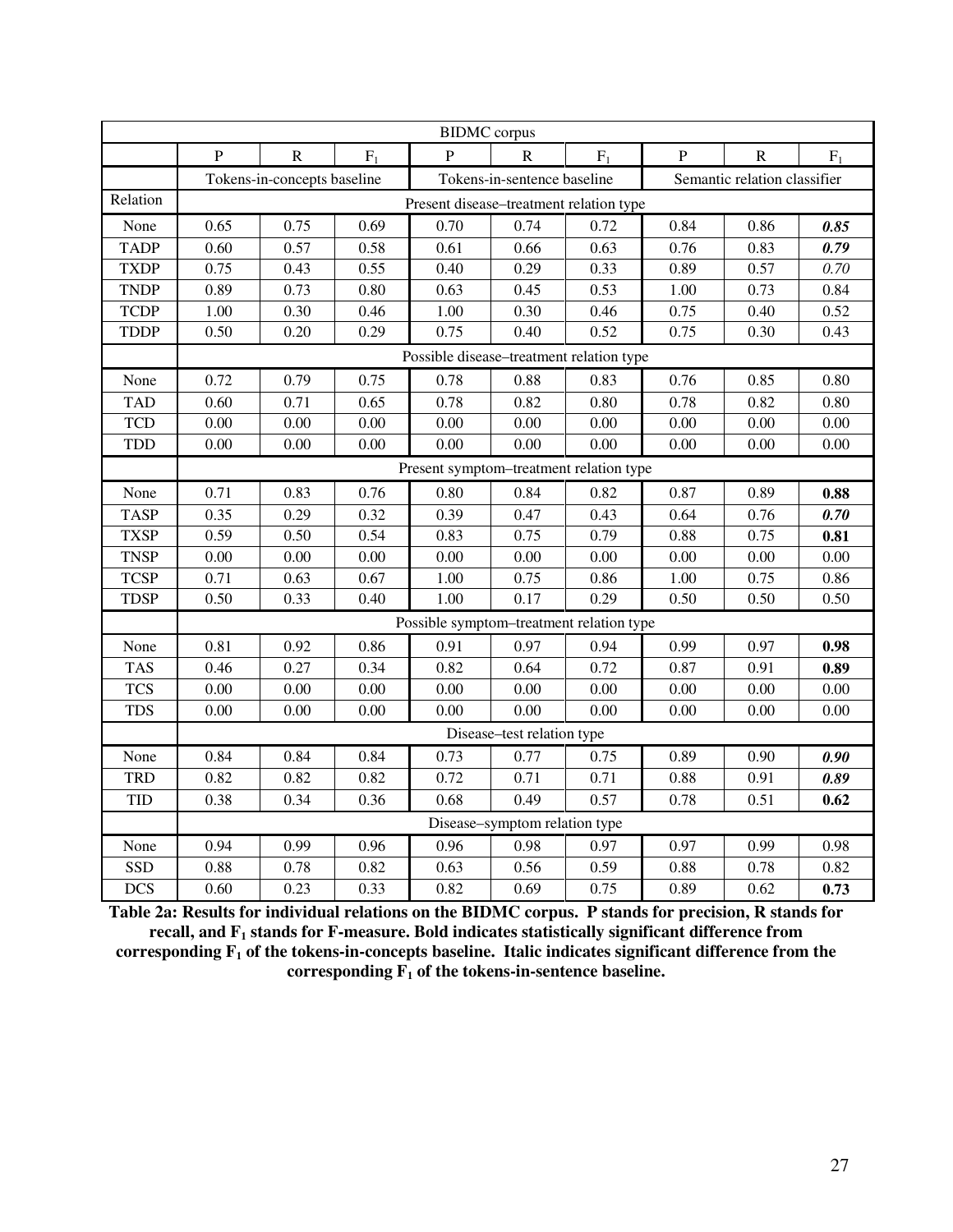| Partners corpus |                                                                                            |             |       |                                          |             |       |              |             |       |  |
|-----------------|--------------------------------------------------------------------------------------------|-------------|-------|------------------------------------------|-------------|-------|--------------|-------------|-------|--|
|                 | $\mathbf{P}$                                                                               | $\mathbf R$ | $F_1$ | $\overline{P}$                           | $\mathbf R$ | $F_1$ | $\mathbf{P}$ | $\mathbf R$ | $F_1$ |  |
|                 | Tokens-in-sentence baseline<br>Semantic relation classifier<br>Tokens-in-concepts baseline |             |       |                                          |             |       |              |             |       |  |
| Relation        | Present disease-treatment relation type                                                    |             |       |                                          |             |       |              |             |       |  |
| None            | 0.71                                                                                       | 0.69        | 0.70  | 0.76                                     | 0.80        | 0.78  | 0.81         | 0.80        | 0.81  |  |
| <b>TADP</b>     | 0.69                                                                                       | 0.77        | 0.73  | 0.76                                     | 0.78        | 0.77  | 0.77         | 0.84        | 0.81  |  |
| <b>TXDP</b>     | 0.00                                                                                       | 0.00        | 0.00  | 0.67                                     | 0.29        | 0.40  | 0.00         | 0.00        | 0.00  |  |
| <b>TNDP</b>     | 0.62                                                                                       | 0.29        | 0.39  | 0.69                                     | 0.39        | 0.50  | 0.86         | 0.43        | 0.57  |  |
| <b>TCDP</b>     | 0.67                                                                                       | 0.53        | 0.59  | 0.66                                     | 0.56        | 0.61  | 0.75         | 0.54        | 0.63  |  |
| <b>TDDP</b>     | 0.20                                                                                       | 0.09        | 0.13  | 0.36                                     | 0.18        | 0.24  | 0.73         | 0.63        | 0.68  |  |
|                 | Possible disease-treatment relation type                                                   |             |       |                                          |             |       |              |             |       |  |
| None            | 0.59                                                                                       | 0.57        | 0.58  | 0.69                                     | 0.64        | 0.67  | 0.86         | 0.68        | 0.76  |  |
| <b>TAD</b>      | 0.66                                                                                       | 0.68        | 0.67  | 0.67                                     | 0.75        | 0.71  | 0.72         | 0.90        | 0.80  |  |
| <b>TCD</b>      | 0.67                                                                                       | 0.40        | 0.50  | 0.00                                     | 0.00        | 0.00  | 0.50         | 0.20        | 0.29  |  |
| <b>TDD</b>      | 0.58                                                                                       | 0.70        | 0.64  | 0.70                                     | 0.70        | 0.70  | 0.78         | 0.70        | 0.74  |  |
|                 | Present symptom-treatment relation type                                                    |             |       |                                          |             |       |              |             |       |  |
| None            | 0.61                                                                                       | 0.70        | 0.65  | 0.68                                     | 0.71        | 0.70  | 0.72         | 0.77        | 0.74  |  |
| <b>TASP</b>     | 0.60                                                                                       | 0.57        | 0.58  | 0.59                                     | 0.62        | 0.61  | 0.67         | 0.73        | 0.70  |  |
| <b>TXSP</b>     | 0.20                                                                                       | 0.07        | 0.11  | 0.22                                     | 0.07        | 0.11  | 0.33         | 0.11        | 0.16  |  |
| <b>TNSP</b>     | 0.54                                                                                       | 0.45        | 0.49  | 0.65                                     | 0.68        | 0.67  | 0.77         | 0.66        | 0.71  |  |
| <b>TCSP</b>     | 0.54                                                                                       | 0.56        | 0.55  | 0.56                                     | 0.59        | 0.58  | 0.60         | 0.59        | 0.59  |  |
| <b>TDSP</b>     | 0.47                                                                                       | 0.31        | 0.38  | 0.40                                     | 0.14        | 0.21  | 0.75         | 0.41        | 0.53  |  |
|                 |                                                                                            |             |       | Possible symptom-treatment relation type |             |       |              |             |       |  |
| None            | 0.81                                                                                       | 0.94        | 0.87  | 0.84                                     | 0.93        | 0.88  | 0.94         | 0.96        | 0.95  |  |
| <b>TAS</b>      | 0.48                                                                                       | 0.23        | 0.32  | 0.43                                     | 0.25        | 0.32  | 0.77         | 0.75        | 0.76  |  |
| <b>TCS</b>      | 0.71                                                                                       | 0.34        | 0.47  | 0.72                                     | 0.62        | 0.67  | 0.89         | 0.86        | 0.88  |  |
| <b>TDS</b>      | 0.00                                                                                       | 0.00        | 0.00  | 0.00                                     | 0.00        | 0.00  | 0.00         | 0.00        | 0.00  |  |
|                 | Disease-test relation type                                                                 |             |       |                                          |             |       |              |             |       |  |
| None            | 0.64                                                                                       | 0.69        | 0.66  | 0.63                                     | 0.69        | 0.66  | 0.73         | 0.75        | 0.74  |  |
| <b>TRD</b>      | 0.78                                                                                       | 0.80        | 0.79  | 0.79                                     | 0.81        | 0.80  | 0.84         | 0.86        | 0.85  |  |
| <b>TID</b>      | 0.41                                                                                       | 0.28        | 0.33  | 0.59                                     | 0.43        | 0.49  | 0.63         | 0.52        | 0.57  |  |
|                 | Disease-symptom relation type                                                              |             |       |                                          |             |       |              |             |       |  |
| None            | 0.66                                                                                       | 0.75        | 0.70  | 0.76                                     | 0.79        | 0.78  | 0.78         | 0.81        | 0.79  |  |
| <b>SSD</b>      | 0.57                                                                                       | 0.49        | 0.52  | 0.64                                     | 0.65        | 0.65  | 0.62         | 0.62        | 0.62  |  |
| <b>DCS</b>      | 0.51                                                                                       | 0.43        | 0.47  | 0.57                                     | 0.51        | 0.54  | 0.58         | 0.53        | 0.55  |  |

**Table 2b: Results on individual relations on Partners corpus. P stands for precision, R stands for recall, and F1 stands for F-measure. Bold indicates statistically significant difference from corresponding F1 of the tokens-in-concepts baseline. Italic indicates significant difference from the corresponding F1 of the tokens-in-sentence baseline.**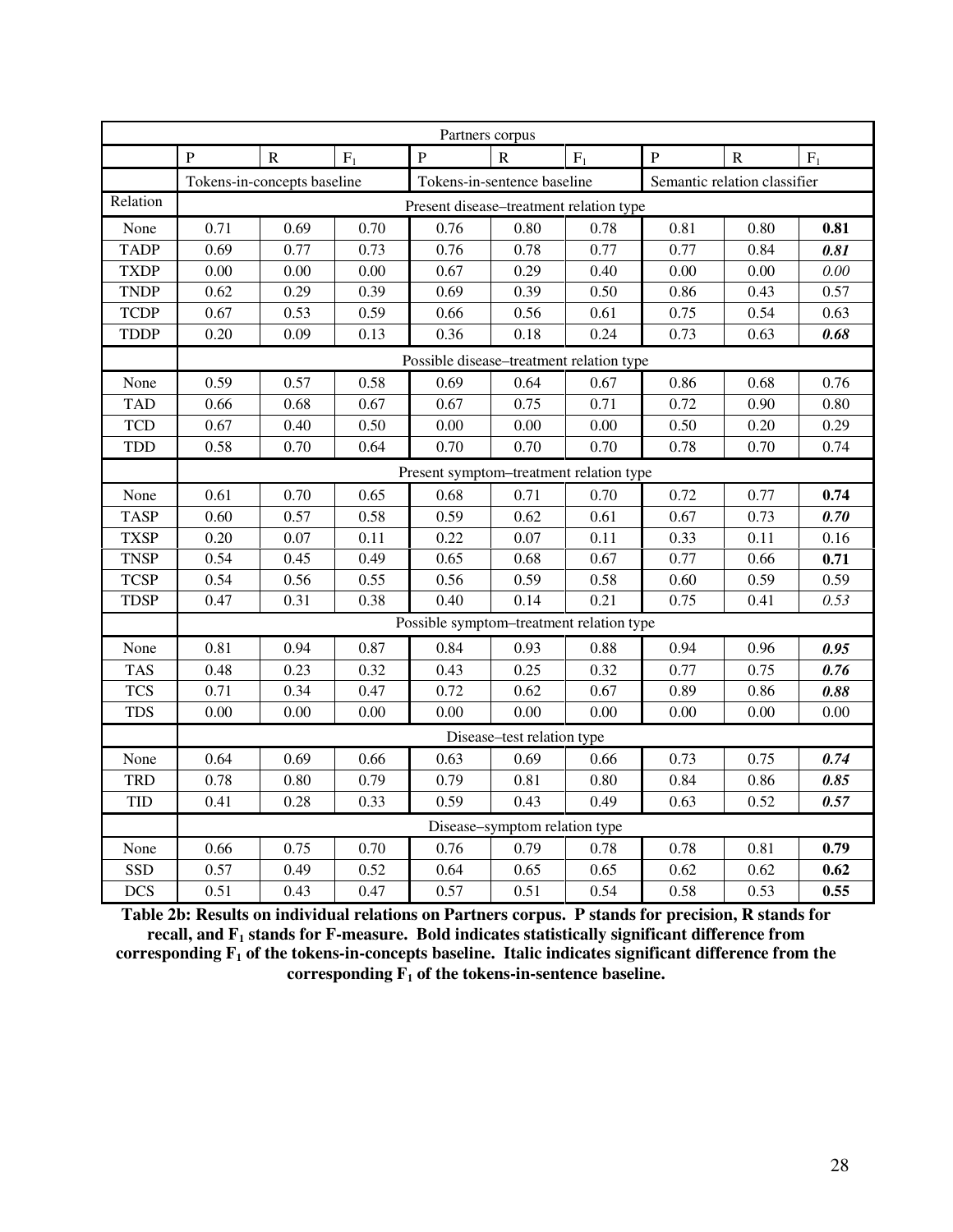| <b>BIDMC</b> corpus               |                                              |                              |                                              |                              |                                |                              |  |  |
|-----------------------------------|----------------------------------------------|------------------------------|----------------------------------------------|------------------------------|--------------------------------|------------------------------|--|--|
|                                   | <b>Tokens-in-concepts</b><br>baseline        |                              | <b>Tokens-in-sentence</b><br>baseline        |                              | <b>SR</b> classifier           |                              |  |  |
| <b>Relation type</b>              | Micro-avgd<br><b>F-measure</b>               | Macro-<br>avgd F-<br>measure | Micro-avgd<br><b>F-measure</b>               | Macro-<br>avgd F-<br>measure | Micro-avgd<br><b>F-measure</b> | Macro-<br>avgd F-<br>measure |  |  |
| <b>Present disease-treatment</b>  | 0.64                                         | 0.56                         | 0.66                                         | 0.53                         | 0.81                           | 0.69                         |  |  |
| <b>Possible disease-treatment</b> | 0.67                                         | 0.35                         | 0.75                                         | 0.41                         | 0.74                           | 0.40                         |  |  |
| <b>Present symptom-treatment</b>  | 0.61                                         | 0.45                         | 0.69                                         | 0.53                         | 0.80                           | 0.62                         |  |  |
| <b>Possible symptom-treatment</b> | 0.76                                         | 0.30                         | 0.89<br>0.41                                 |                              | 0.95                           | 0.47                         |  |  |
| Disease-test                      | 0.81                                         | 0.67                         | 0.73                                         | 0.68                         | 0.88                           | 0.80                         |  |  |
| Disease-symptom                   | 0.93                                         | 0.71                         | 0.94                                         | 0.77                         | 0.96                           | 0.84                         |  |  |
| <b>Overall performance</b>        | 0.75                                         | 0.49                         | 0.75                                         | 0.54                         | 0.86                           | 0.63                         |  |  |
|                                   |                                              | <b>Partners corpus</b>       |                                              |                              |                                |                              |  |  |
|                                   | <b>Tokens-in-concepts</b><br><b>baseline</b> |                              | <b>Tokens-in-sentence</b><br><b>baseline</b> |                              | <b>SR</b> classifier           |                              |  |  |
|                                   |                                              | Macro-                       | Macro-<br>avgd F-<br>Micro-avgd              |                              |                                |                              |  |  |
| <b>Relation type</b>              | Micro-avgd<br><b>F-measure</b>               | avgd F-<br>measure           | <b>F-measure</b>                             | measure                      | Micro-<br>avgd F-<br>measure   | Macro-<br>avgd F-<br>measure |  |  |
| <b>Present disease-treatment</b>  | 0.69                                         | 0.42                         | 0.75                                         | 0.55                         | 0.78                           | 0.58                         |  |  |
| <b>Possible disease–treatment</b> | 0.63                                         | 0.60                         | 0.66                                         | 0.52                         | 0.76                           | 0.65                         |  |  |
| <b>Present symptom-treatment</b>  | 0.58                                         | 0.46                         | 0.62                                         | 0.48                         | 0.68                           | 0.57                         |  |  |
| <b>Possible symptom-treatment</b> | 0.78                                         | 0.41                         | 0.80                                         | 0.47                         | 0.91                           | 0.65                         |  |  |
| <b>Disease-test</b>               | 0.70                                         | 0.60                         | 0.72                                         | 0.65                         | 0.78                           | 0.72                         |  |  |
| Disease-symptom                   | 0.61                                         | 0.56                         | 0.69                                         | 0.65                         | 0.69                           | 0.66                         |  |  |

**Table 3: Performance on relation types and overall. Bold indicates micro-averaged F-measures of SR classifier that are significantly different from the corresponding micro-averaged F-measure of the tokens-in-concepts baseline. Italic indicates micro-averaged F-measures of the SR classifier that are significantly different from the corresponding micro-averaged F-measure of the tokens-in-sentence baseline.**